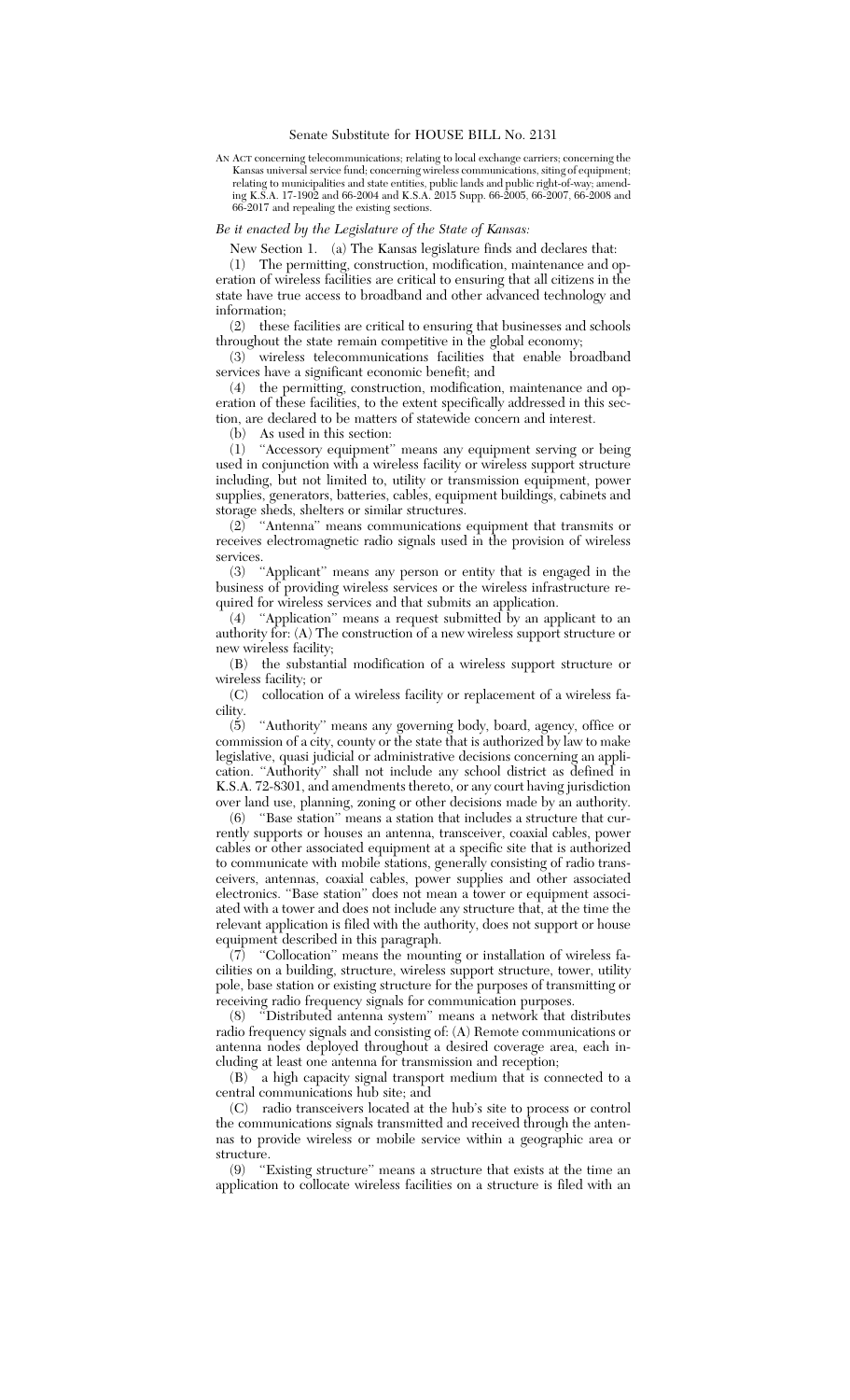authority. The term includes any structure that is currently supporting or designed to support the attachment of wireless facilities, including, but not limited to, towers, buildings and water towers.

(10) ''Public lands, buildings and facilities'' does not include any real property, structures or facilities under the ownership, control or jurisdiction of the secretary of transportation.

(11) ''Public right-of-way'' means only the area of real property in which the authority has a dedicated or acquired right-of-way interest in the real property. It shall include the area on, below or above the present and future streets, alleys, avenues, roads, highways, parkways or boulevards dedicated or acquired as right-of-way. ''Public right-of-way'' does not include any state, federal or interstate highway right-of-way, which generally includes the area that runs contiguous to, parallel with, and is generally equidistant from the center of that portion of the highway improved, designed or ordinarily used for public travel.<br>
(12) "Beplacement" includes constructing a new

(12) ''Replacement'' includes constructing a new wireless support structure of comparable proportions and of comparable height or such other height that would not constitute a substantial modification to an existing structure in order to support wireless facilities or to accommodate collocation and includes the associated removal of the pre-existing wireless facilities, if any, or wireless support structure.

"Search ring" means a shape drawn on a map to indicate the general area within which a wireless services support structure should be located to meet radio frequency engineering requirements, taking into account other factors, including topography and the demographics of the service area.

(14) ''Small cell facility'' means a wireless facility that meets both of the following qualifications: (A) Each antenna is located inside an enclosure of no more than six cubic feet in volume, or in the case of an antenna that has exposed elements, the antenna and all of the antenna's exposed elements could fit within an imaginary enclosure of no more than six cubic feet; and

(B) primary equipment enclosures that are no larger than 17 cubic feet in volume, or facilities comprised of such higher limits as the federal communications commission has excluded from review pursuant to 54 U.S.C. § 306108. Associated equipment may be located outside the primary equipment, and if so located, is not to be included in the calculation of equipment volume. Associated equipment includes, but is not limited to, any electric meter, concealment, telecommunications demarcation box, ground-based enclosures, back-up power systems, grounding equipment, power transfer switch, cut-off switch and vertical cable runs for the connection of power and other services.<br>(15) "Small cell network" means a co

(15) ''Small cell network'' means a collection of interrelated small cell facilities designed to deliver wireless service.<br>(16) "Substantial modification" means a

"Substantial modification" means a proposed modification to an existing wireless support structure or base station that will substantially change the physical dimensions of the wireless support structure or base station under the objective standard for substantial change, established by the federal communications commission pursuant to 47 C.F.R. 1.40001.

(17) ''Transmission equipment'' means equipment that facilitates transmission for a wireless service licensed or authorized by the federal communications commission including, but not limited to, radio transceivers, antennas, coaxial or fiber optic cable and regular and backup power supply. ''Transmission equipment'' includes equipment associated with wireless services including, but not limited to, private, broadcast and public safety services such as wireless local area network services, and services utilizing a set of specifications developed by the institute of electrical and electronics engineers for interface between a wireless client and a base station or between two wireless clients, as well as unlicensed wireless services and fixed wireless services, such as microwave backhaul.<br>(18) "Wireless facility" means equipment at a fixed location that en-

"Wireless facility" means equipment at a fixed location that enables wireless communications between user equipment and a communications network, including, but not limited to: (A) Equipment associated with wireless services such as private, broadcast and public safety services, as well as unlicensed wireless services and fixed wireless services such as microwave backhaul; and

(B) radio transceivers, antennas, coaxial or fiber-optic cable, regular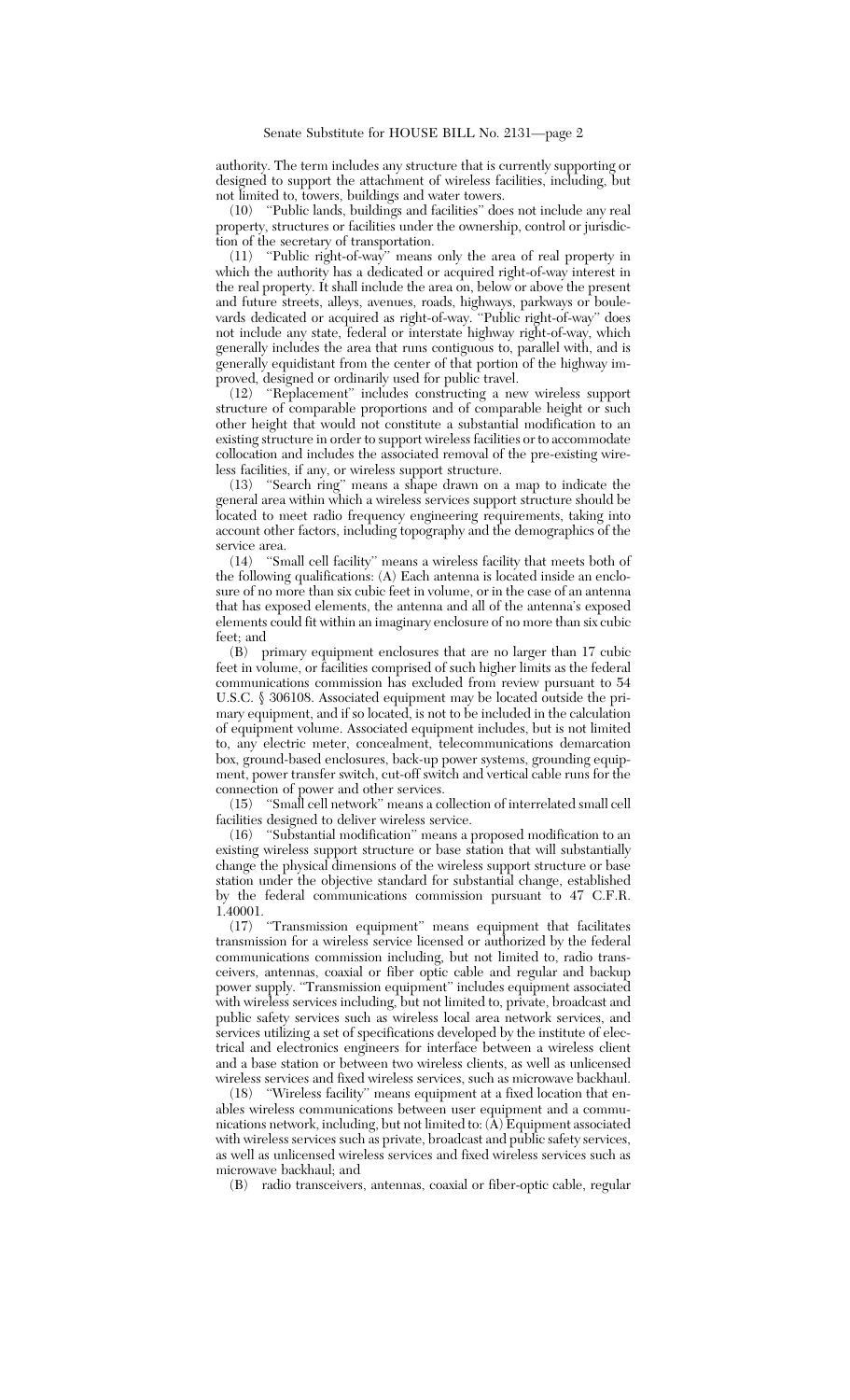and backup power supplies and comparable equipment, regardless of technological configuration.

''Wireless facility'' does not mean any wired connections from a wireless support structure or base station to a hub or switching location.

(19) ''Wireless services'' means ''personal wireless services'' and ''personal wireless service facilities" as defined in 47 U.S.C.  $\$332(c)(7)\text{C}$ , including commercial mobile services as defined in 47 U.S.C. § 332(d), provided to personal mobile communication devices through wireless facilities or any fixed or mobile wireless services provided using wireless facilities.<br> $(20)$ 

"Wireless infrastructure provider" means any person that builds or installs transmission equipment, wireless facilities or wireless support structures, but that is not a wireless services provider.<br>(21) "Wireless support structure" means a frees

"Wireless support structure" means a freestanding structure, such as a monopole, guyed or self-supporting tower or other suitable existing or alternative structure designed to support or capable of supporting wireless facilities. ''Wireless support structure'' shall not include any telephone or electrical utility pole or any tower used for the distribution or transmission of electrical service.

(22) ''Utility pole'' means a structure owned or operated by a public utility as defined in K.S.A. 66-104, and amendments thereto, a municipality as defined in K.S.A. 75-6102, and amendments thereto, or an electric cooperative as defined in K.S.A. 2015 Supp. 17-4652, and amendments thereto, that is designed specifically for and used to carry lines, cables or wires for telecommunications, cable, electricity or to provide lighting.

(23) ''Water tower'' means a water storage tank or a standpipe, or an elevated tank situated on a support structure that was originally constructed for use as a reservoir or facility to store or deliver water.<br>
(24) "Wireless services provider" means a provider of wirele.

"Wireless services provider" means a provider of wireless serv-

ices.<br> $(c)$   $(1)$ An authority shall not charge an application fee, consulting fee or other fee associated with the submission, review, processing and approval of an application that is not required for other wireless infrastructure providers or wireline telecommunications or broadband providers within the authority's jurisdiction.

(2) An authority shall only assess fees or charges for the actual costs relating to the granting or processing of an application that are directly incurred by the authority and the authority shall not charge any marketbased or value-based fees for the processing of an application. Such fees and charges shall be reasonably related in time to the occurrence of such costs.

(3) An authority or any third-party entity shall not include any travel expenses incurred in the review of an application for more than one trip per application to the authority's jurisdiction and an applicant shall not be required to pay or reimburse an authority for a consultant or other third-party fees based on a contingency-based or results-based arrangement. Any travel expenses included must be reasonable and directly related to the application.

(4) The total charges and fees assessed by the authority shall not exceed:

(A) \$500 for a collocation application, that is not a substantial modification, small cell facility application or distributed antenna system application; or

(B) \$2,000 for an application for a new wireless support structure or for a collocation application that is a substantial modification of a wireless support structure.

(d) (1) An authority may not charge a wireless services provider or wireless infrastructure provider any rental, license or other fee to locate a wireless facility or wireless support structure on any public right-of-way controlled by the authority, if the authority does not charge other telecommunications or video service providers, alternative infrastructure or wireless services providers or any investor-owned utilities or municipallyowned commercial broadband providers for the use of public right-ofway. If an authority does assess a charge, including a charge or rental fee for attachment to the facilities owned by the authority in the right-ofway, any such charge must be competitively neutral, with regard to other users of the public right-of-way, including investor-owned utilities or mu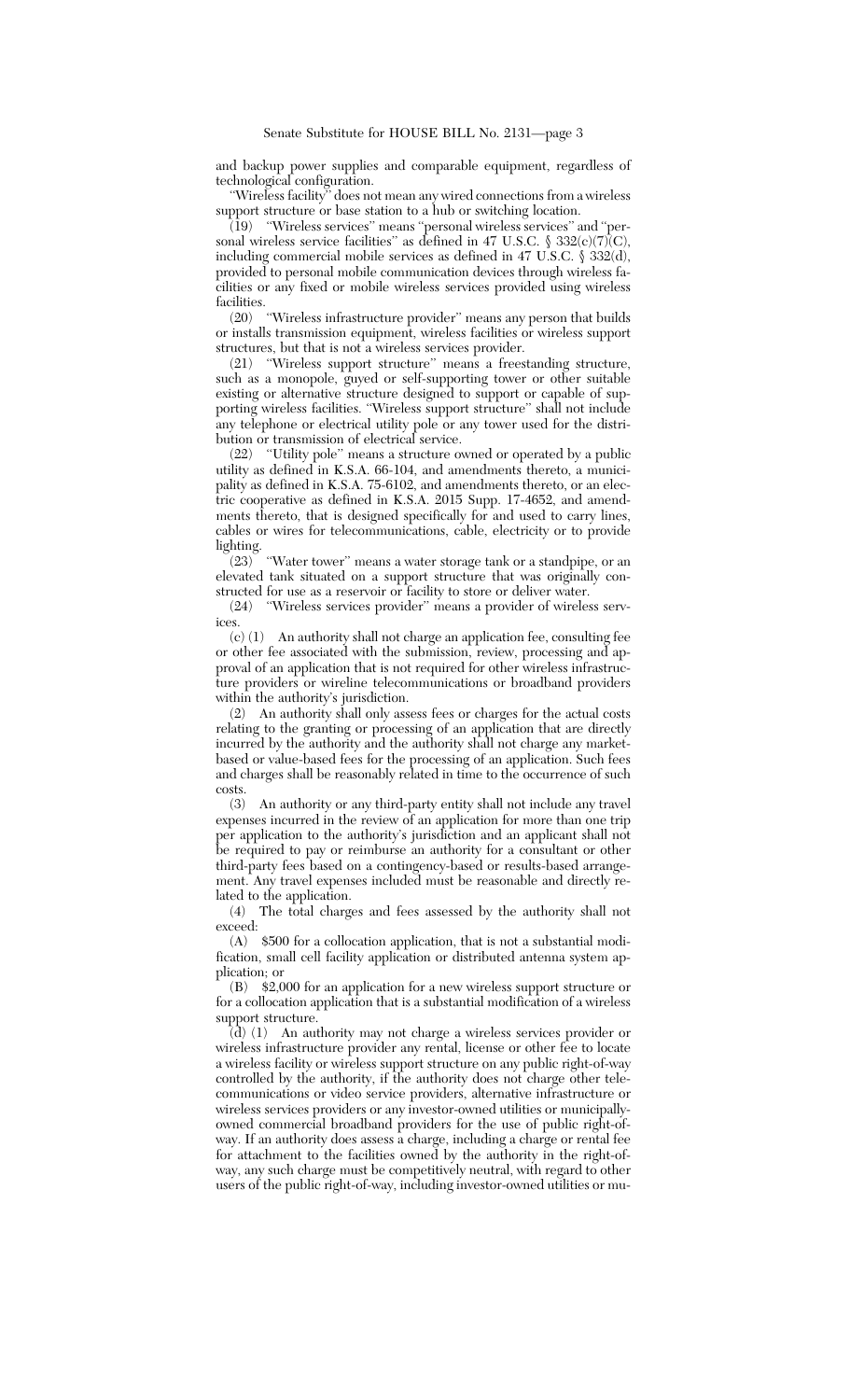nicipally-owned commercial broadband providers, and may not be unreasonable or discriminatory or violate any applicable state or federal law, rule or regulation.

 $(2)$  (A)  $\check{ }$  Subject to the provisions of this subsection, a wireless services provider or wireless infrastructure provider, subject to an application, shall have the right to construct, maintain and operate wireless support structures, utility poles, small cell wireless facilities or distributed antenna systems along, across, upon, under or above the public right-of-way. The authority must be competitively neutral with regard to other users of the public right-of-way, may not be unreasonable or discriminatory and may not violate any applicable state or federal law, rule or regulation.

(B) Nothing in this subsection (d) shall be interpreted as granting a wireless services provider or wireless infrastructure provider the right to construct, maintain or operate any facility or related appurtenance on property owned by the authority outside of the public right-of-way.

(C) The right of a wireless services provider or wireless infrastructure provider to use and occupy the public right-of-way shall always be subject and subordinate to the reasonable public health, safety and welfare requirements and regulations of the authority. An authority may exercise its home rule powers in its administration and regulation related to the management of the public right-of-way provided that any such exercise must be competitively neutral and may not be unreasonable or discriminatory.

(D) The authority shall have the right to prohibit the use or occupation of a specific portion of public right-of-way by a provider due to a reasonable public interest necessitated by public health, safety and welfare so long as such interest is exercised in a competitively neutral manner and is not unreasonable or discriminatory.

(E) A wireless services provider or wireless infrastructure provider shall comply with all laws and rules and regulations governing the use of public right-of-way.

(F) An authority may require a wireless services provider or wireless infrastructure provider to repair all damage to a public right-of-way caused by the activities of that provider, or of any agent, affiliate, employee or subcontractor of that provider, while occupying, installing, repairing or maintaining facilities in a public right-of-way and to return the right-of-way to the condition in which it existed prior to the damage. If a wireless services provider or wireless infrastructure provider fails to make the repairs required by an authority, the authority may effect those repairs and charge the provider the reasonable cost of those repairs. If an authority incurs damages as a result of a violation of this paragraph, then the authority shall have a cause of action against a wireless services provider or wireless infrastructure provider for violation of this paragraph, and may recover its damages, including reasonable attorney fees, if such provider is found liable by a court of competent jurisdiction.

(G) If requested by an authority, in order to accomplish construction and maintenance activities directly related to improvements for the health, safety and welfare of the public, a wireless services provider or wireless infrastructure provider shall relocate or adjust its facilities within the public right-of-way at no cost to the authority, as long as such request similarly binds all users of such right-of-way. Such relocation or adjustment shall be completed as soon as reasonably possible within the time set forth in any written request by the authority for such relocation or adjustment, as long as the authority provides the wireless services provider or wireless infrastructure provider with a minimum of 180 days advance written notice to comply with such relocation or adjustment, unless circumstances beyond the authority's control require a shorter period of advance notice. If any such relocation or adjustment is for private benefit, the provider shall not bear the cost of the relocation or adjustment to the extent of such private benefit and the provider shall not be obligated to commence the relocation or adjustment until receipt of funds for such relocation or adjustment. The provider shall have no liability for any delays caused by a failure to receive funds for the cost of such relocation or adjustment and the authority shall have no obligation to collect such funds.

(H) Wireless services providers and wireless infrastructure providers shall indemnify and hold the authority and its officers and employees harmless against any and all claims, lawsuits, judgments, costs, liens,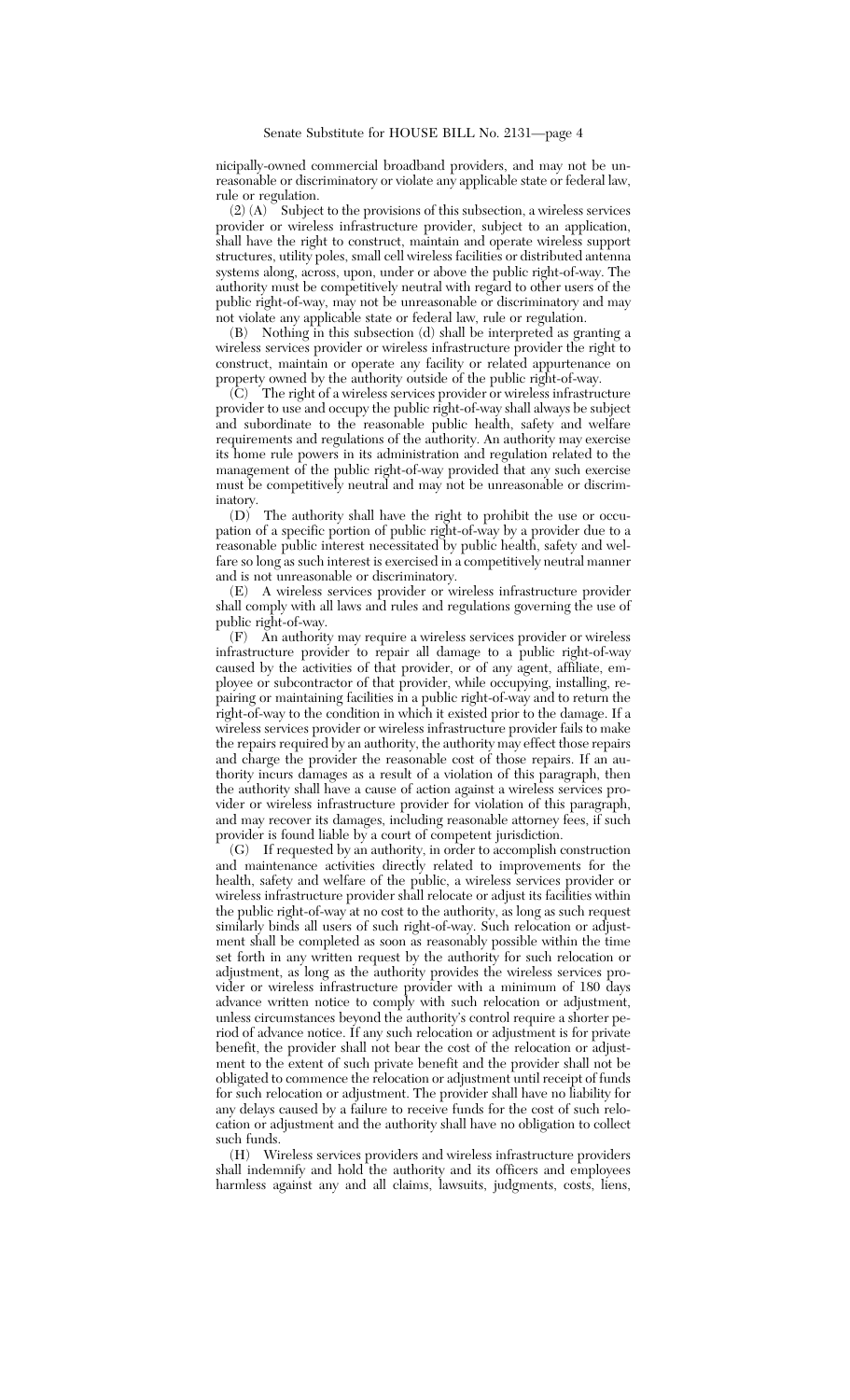losses, expenses, fees to include reasonable attorney fees and costs of defense, proceedings, actions, demands, causes of action, liability and suits of any kind and nature, including personal or bodily injury or death, property damage or other harm for which recovery of damages is sought, to the extent that it is found by a court of competent jurisdiction to be caused by the negligence of the wireless services provider or wireless infrastructure provider, any agent, officer, director, representative, employee, affiliate or subcontractor of the provider, or their respective officers, agents, employees, directors or representatives, while installing, repairing or maintaining facilities in a public right-of-way. The indemnity provided by this paragraph does not apply to any liability resulting from the negligence of an authority, its officers, employees, contractors or subcontractors. If a provider and the authority are found jointly liable by a court of competent jurisdiction, liability shall be apportioned comparatively in accordance with the laws of this state, without waiving any governmental immunity available to the authority under state law and without waiving any defenses of the parties under state or federal law. This paragraph is solely for the benefit of the authority and the wireless services provider or wireless infrastructure provider and does not create or grant any rights, contractual or otherwise, to any other person or entity.

(I) A wireless services provider or wireless infrastructure provider or authority shall promptly advise the other in writing of any known claim or demand against the provider or the authority related to or arising out of the provider's activities in a public right-of-way.

(3) The provisions of this subsection shall not apply to or affect any authority's jurisdiction over the activities of wireless services providers or wireless infrastructure providers in public utility easements, private easements or on privately owned property.

(4) Nothing in this subsection shall be construed to prevent wireless structures and wireless facilities from being located on state, federal or interstate highway right-of-way in accordance with reasonable policies and procedures adopted by the manager of the state, federal and interstate highway right-of-way under applicable federal and state law.

(e)  $(1)$  An authority may enter into a lease with an applicant for the applicant's use of public lands, buildings and facilities. When entering into a lease for use of publicly owned lands, an authority shall offer leases or contracts for applicants to use publicly owned lands that are at least 10 years in duration, unless otherwise agreed to by both the applicant and the authority, and at market rates. Any lease renewals shall be negotiated in good faith. Due to the benefit of increased broadband and wireless services to the citizens of the authority, an authority may choose not to charge for the placement of wireless facilities on public lands. If an authority does charge, any such charges for use of publicly owned lands and facilities must be competitively neutral with regard to other users of the publicly owned lands and facilities, including any investor-owned utilities or municipally owned commercial broadband providers, may not be unreasonable or discriminatory and may not violate any applicable state or federal law, rule or regulation.

(2) If the applicant and the authority do not agree on the applicable market rate for the use or lease of public land and are unable to agree on a process to determine the applicable market rate for any such public land, then the market rate will be determined by a panel of three appraisers. The panel will consist of one appraiser appointed by each party and a third appraiser selected by the two appointed appraisers. Each appraiser will independently appraise the appropriate lease rate and the market rate shall be set at the mean between the highest and lowest market rates among all three independent appraisals, unless the mean between the highest and lowest appraisals is greater than or less than 10% of the appraisal of the third appraiser chosen by the parties' appointed appraisers, in which case the third appraisal will determine the rate for the lease. The appraisal process shall be concluded within 150 calendar days from the date the applicant first tenders a proposed lease rate to the authority. Each party will bear the cost of the party's own appointed appraiser, and the parties shall share equally the cost of the third appraiser chosen by the two appointed appraisers.

(3) Nothing in this subsection shall be construed to prevent wireless structures and wireless facilities from being located on real property, structures or facilities under the ownership, control or jurisdiction of the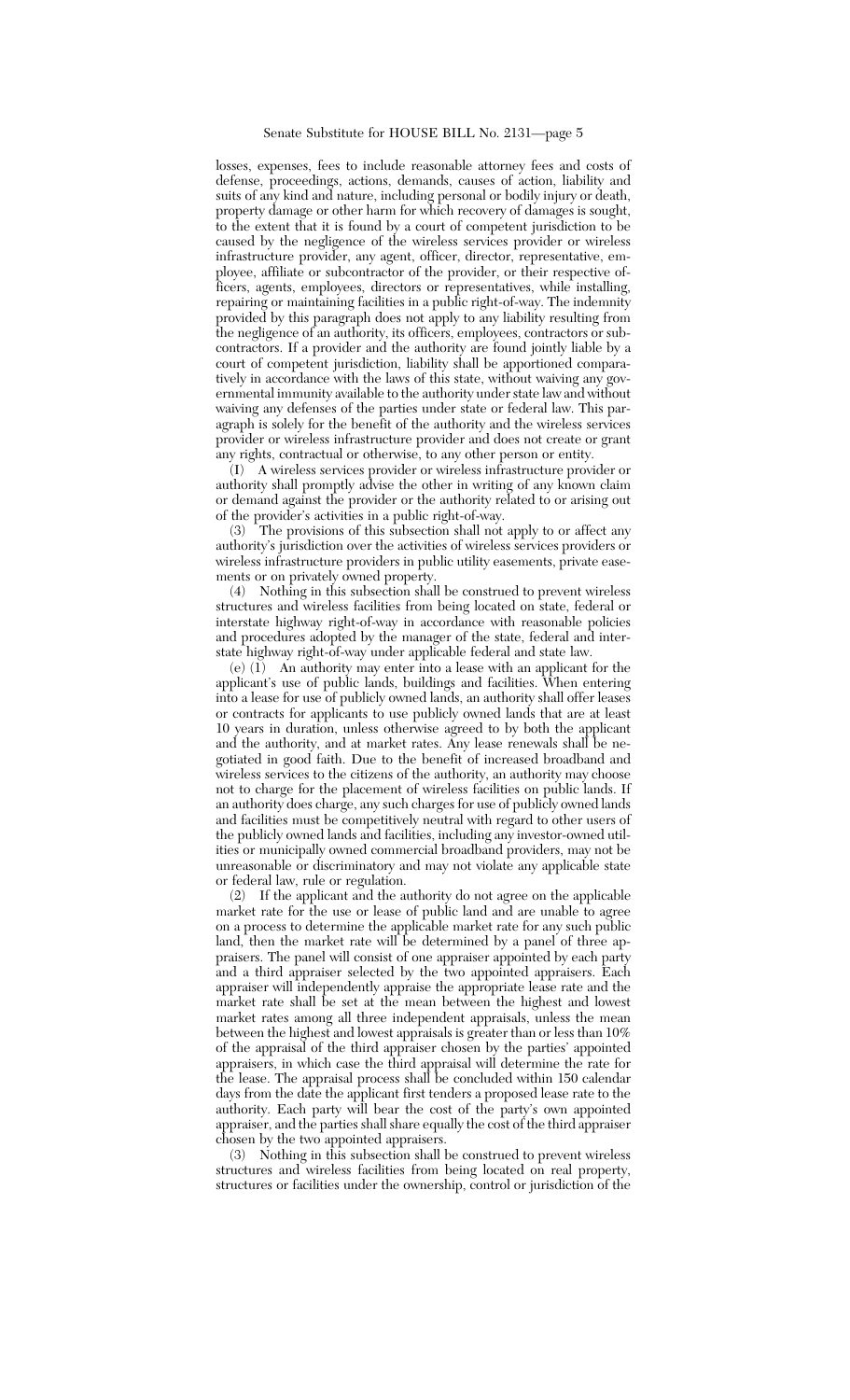secretary of transportation in accordance with reasonable policies and procedures adopted by the secretary of transportation under applicable federal and state law.

(4) This subsection (e) shall not apply to public rights-of-way governed by subsection (d).

(f) To ensure uniformity across the state with respect to consideration of every application, an authority shall not:

(1) Require an applicant to submit information about, or evaluate an applicant's business decisions with respect to, the applicant's designed service, customer demand for service or quality of the applicant's service to or from a particular area or site. An authority may require an applicant filing an application for a new wireless support structure to state in such application that the applicant conducted an analysis of available collocation opportunities on existing wireless support structures within the same search ring defined by the applicant, solely for the purpose of confirming that an applicant undertook such analysis;

(2) require information that concerns the specific need for the wireless support structure, including if the service to be provided from the wireless support structure is to add additional wireless coverage or additional wireless capacity. An authority may not require proprietary, confidential or other business information to justify the need for the new wireless support structure, including propagation maps and telecommunications traffic studies;

(3) evaluate an application based on the availability of other potential locations for the placement of wireless support structures or wireless facilities including, but not limited to, the option to collocate, instead of construct, a new wireless support structure or for substantial modifications of a support structure;

(4) dictate the type of transmission equipment or technology to be used by the applicant including, but not limited to, requiring an applicant to construct a distributed antenna system or small cell facility in lieu of constructing a new wireless support structure or discriminate between different types of infrastructure or technology;

(5) require the removal of existing wireless support structures or wireless facilities, wherever located, as a condition for approval of an application. This paragraph shall not preclude an authority from adopting reasonable rules with respect to the removal of abandoned wireless support structures or wireless facilities;

(6) impose any restrictions at or near civilian airports with respect to objects in navigable airspace height limitations, proximity to civilian airports or markings and lighting on wireless support structures or base stations that are greater than, or in conflict with, any restrictions imposed by the federal aviation administration, except that this paragraph shall not be construed so as to impact any existing height restrictions adopted by an authority as of the effective date of this section on wireless support structures or base stations located at or near civilian airports;

(7) establish or enforce regulations or procedures for radio frequency signal strength or the adequacy of service quality;

(8) impose surety requirements, including bonds, escrow deposits, letters of credit or any other type of financial surety to ensure that abandoned or unused facilities can be removed, unless the authority imposes similar requirements on other permits for other types of commercial development or land uses, and any such instrument cannot exceed a reasonable estimate of the direct cost of the removal of the facility. If surety requirements are imposed, any such requirements shall be competitively neutral, non-discriminatory, reasonable in amount and commensurate with the historical record for local facilities and structures that are abandoned;

(9) discriminate or create a preference on the basis of the ownership of any property, structure, base station or wireless support structure when promulgating rules or procedures for siting wireless facilities or for evaluating applications or require the placement of wireless support structures or wireless facilities on property owned or leased by the authority, but an authority may develop a process to encourage the placement of wireless support structures or wireless facilities on property owned or leased by the authority, including an expedited approval process. Nothing in this subsection shall be construed to hinder or restrict the siting of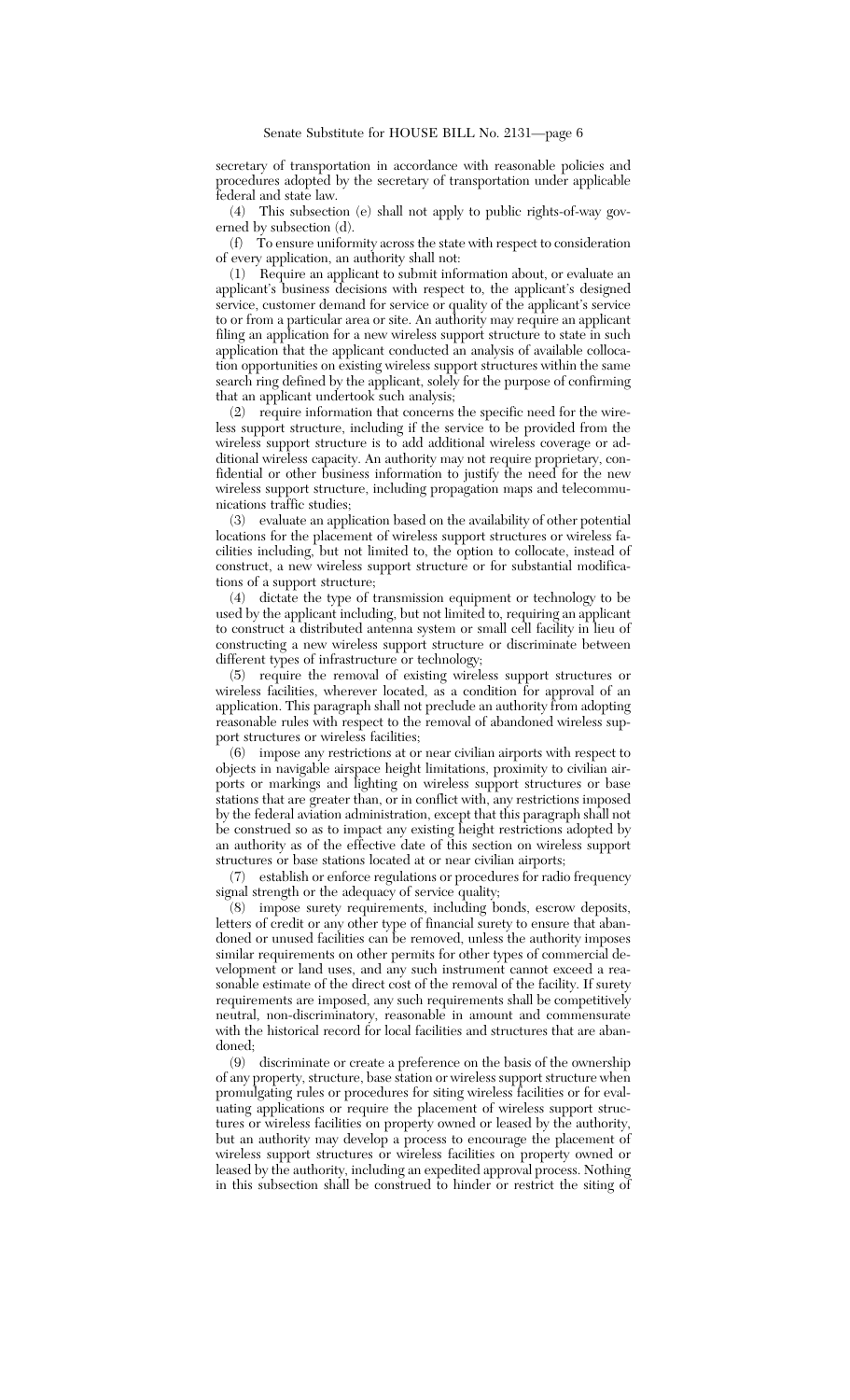public safety communications towers, including, but not limited to, police and fire;

(10) impose any unreasonable requirements or obligations regarding the presentation, appearance or function of the wireless facilities and equipment including, but not limited to, those relating to any kinds of materials used and those relating to arranging, screening or landscaping of facilities. In developing such a requirement or obligation for wireless facilities located on a public right-of-way, the authority shall consider input from property owners adjoining the affected public right-of-way;

(11) impose any requirements that an applicant purchase, subscribe to, use or employ facilities, networks or services owned, provided or operated by an authority, in whole or in part, or by any entity in which the authority has a competitive, economic, financial, governance or other interest;

(12) impose environmental testing, sampling or monitoring requirements that exceed federal law;

(13) impose any compliance measures for radio frequency emissions or exposure from wireless facilities that exceed the requirements of the federal communications commission rules for radio frequency;

(14) in conformance with 47 U.S.C.  $\$ 332(c)(7)(B)(iv)$ , reject an application, in whole or in part, based on perceived or alleged environmental effects of radio frequency emissions or exposure;

(15) prohibit the use of emergency power systems that comply with federal and state environmental requirements and do not violate local health and safety requirements and local noise control ordinances, but no local regulations shall prevent the provision of emergency power during an actual emergency;

(16) condition or require the approval of an application based on the applicant's agreement to permit any wireless facilities provided or operated, in whole or in part, by an authority or by any other entity to be placed at, or collocated with, the applicant's wireless support structure;

(17) impose a greater setback or fall-zone requirement for a wireless support structure than for other types of commercial structure of a similar size; or  $(18)$ 

limit, for less than 10 years, the duration of the approval of an application. Any renewals shall be negotiated in good faith. Construction of the approved structure or facilities shall commence within one year of final approval and shall be diligently pursued to completion.

(g)  $\hat{A}$ n applicant for a small cell network involving no greater than 25 individual small cell facilities of a substantially similar design within the jurisdiction of a single authority shall be permitted, upon request by the applicant, to file a consolidated application and receive a single permit for the installation, construction, maintenance and repair of a small cell network instead of filing separate applications for each individual small cell facility, except that the authority may require a separate application for any small cell facilities that are not of a substantially similar design. The authority shall render a decision no later than 60 days after the submission of an application regarding small cell facilities that satisfies the authority's requirements in a single administrative proceeding.

(h)  $(1)$  Within 150 calendar days of receiving an application for a new wireless support structure and within 90 calendar days of receiving an application for a substantial modification to an existing wireless support structure or base station, or any other application for placement, installation or construction of transmission equipment that does not constitute an eligible facilities request as defined by 47 U.S.C. § 1455(a), an authority shall: (A) Review the application in light of the application's conformity with applicable local zoning regulations;

(B) make a final decision to approve or disapprove the application; and  $(C)$ 

advise the applicant in writing of the authority's final decision, supported by substantial evidence contained in a written record and issued contemporaneously. If an authority denies an application, there must be a reasonable basis for the denial. An authority may not deny an application if such denial discriminates against the applicant with respect to the placement of the facilities of other investor-owned utilities, wireless service providers, wireless infrastructure providers or wireless carriers.

 $(2)$   $(\overline{A})$  The time period for approval of applications shall begin when the application is submitted and may be tolled within the first 30 days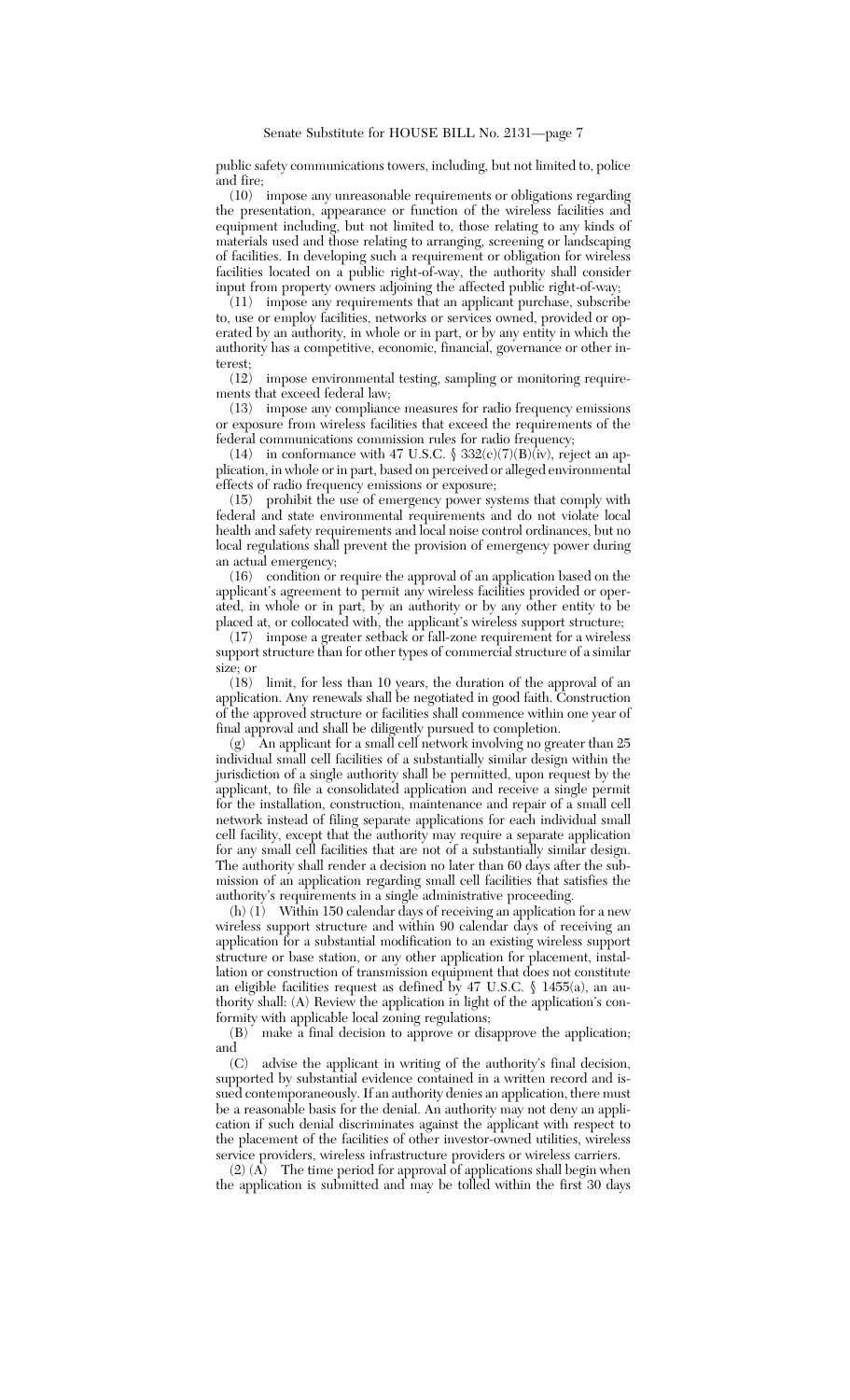after the submission of the application if the authority notifies the applicant that such application is incomplete, identifies all missing information and specifies the code provision, ordinance, application instruction or otherwise publicly stated procedures that require the information to be submitted.

(B) The time period for approval of applications shall begin running again when the applicant provides the necessary supplemental information. Additionally, the time period for approval of applications may be tolled by the express agreement in writing by both the applicant and the authority.

(3) An application shall be deemed approved if an authority fails to act on an application for a: (A) New wireless support structure within the 150-calendar day review period specified; or

(B) substantial modification to an existing wireless support structure or base station or any other applications for placement, installation or construction of transmission equipment that does not constitute an eligible facilities request as defined by 47 U.S.C. § 1455(a) within the 90 calendar days review period specified.

(4) An authority shall approve applications for eligible facilities requests, as defined by 47 U.S.C. § 1455(a), within 60 days according to the procedures established by federal law under 47 C.F.R. 1.40001.

(5) An application shall be deemed approved once an applicant has provided notice to the authority that the applicable time periods provided in this section have lapsed.

(6) Within 30 days of the notice provided pursuant to subsection (h)(5), a party aggrieved by the final action of an authority, either by the authority affirmatively denying an application or by the authority's inaction, may bring an action for review in any court of competent jurisdiction.

(i) An authority may not institute any moratorium on the filing, consideration or approval of applications, permitting or the construction of new wireless support structures, substantial modifications of wireless support structures or collocations.

(j) Subject to the provisions of this section and applicable federal law, an authority may continue to exercise zoning, land use, planning and permitting authority within the authority's territorial boundaries with regard to the siting of new or the modification of wireless support structures, wireless facilities, small cell facilities or utility poles, except that no authority shall have or exercise any zoning or siting jurisdiction, authority or control over the construction, installation or operation of any small cell facility or distributed antennae system located in an interior structure or upon the site of any campus, stadium or athletic facility.

(k) Nothing in this section shall be construed to apply to military installations.

(l) The provisions of this section shall take effect and be in force on and after October 1, 2016.

Sec. 2. On and after October 1, 2016, K.S.A. 17-1902 is hereby amended to read as follows: 17-1902. (a) (1) ''Public right-of-way'' means only the area of real property in which the city has a dedicated or acquired right-of-way interest in the real property. It shall include the area on, below or above the present and future streets, alleys, avenues, roads, highways, parkways or boulevards dedicated or acquired as right-of-way. The term does not include the airwaves above a right-of-way with regard to wireless telecommunications or other nonwire telecommunications or broadcast service, easements obtained by utilities or private easements in platted subdivisions or tracts.

(2) ''Provider'' means a local exchange carrier as defined in subsection (h) of K.S.A. 66-1,187*(h)*, and amendments thereto, or a telecommunications carrier as defined in subsection (m) of K.S.A. 66-1,187*(m)*, and amendments thereto, or a video service provider as defined in K.S.A. 2007 *2015* Supp. 12-2022, and amendments thereto*, but does not include an applicant as defined in section 1, and amendments thereto*.

(3) ''Telecommunications services'' means providing the means of transmission, between or among points specified by the user, of information of the user's choosing, without change in the form or content of the information as sent and received.

(4) ''Competitive infrastructure provider'' means an entity which leases, sells or otherwise conveys facilities located in the right-of-way, or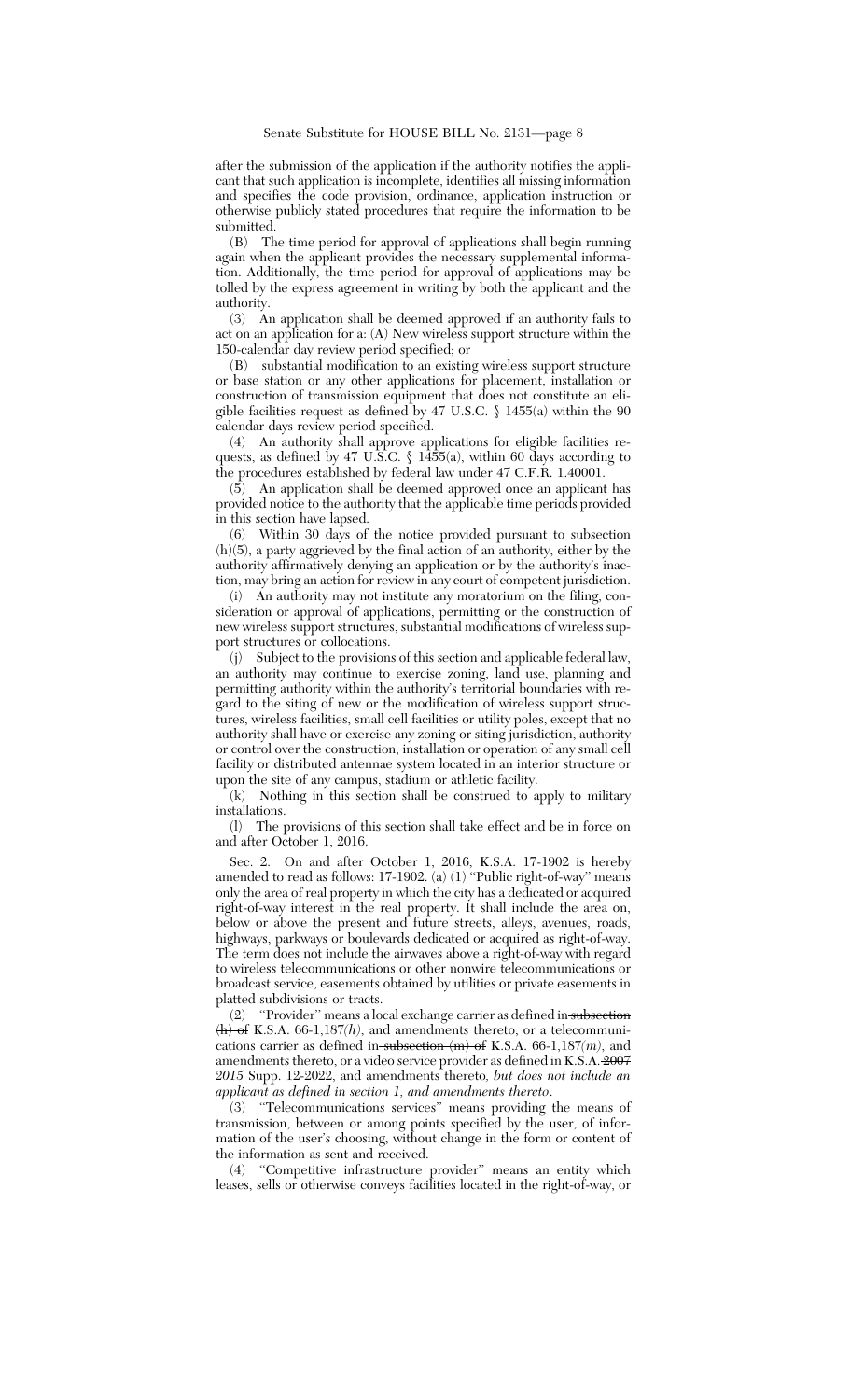the capacity or bandwidth of such facilities for use in the provision of telecommunications services, internet services or other intrastate and interstate traffic, but does not itself provide services directly to end users within the corporate limits of the city.

(b) Any provider shall have the right pursuant to this act to construct, maintain and operate poles, conduit, cable, switches and related appurtenances and facilities along, across, upon and under any public right-ofway in this state. Such appurtenances and facilities shall be so constructed and maintained as not to obstruct or hinder the usual travel or public safety on such public ways or obstruct the legal use by other utilities.

(c) Nothing in this act shall be interpreted as granting a provider the authority to construct, maintain or operate any facility or related appurtenance on property owned by a city outside of the public right-of-way.

(d) The authority of a provider to use and occupy the public rightof-way shall always be subject and subordinate to the reasonable public health, safety and welfare requirements and regulations of the city. A city may exercise its home rule powers in its administration and regulation related to the management of the public right-of-way provided that any such exercise must be competitively neutral and may not be unreasonable or discriminatory. Nothing herein shall be construed to limit the authority of cities to require a competitive infrastructure provider to enter into a contract franchise ordinance.

(e) The city shall have the authority to prohibit the use or occupation of a specific portion of public right-of-way by a provider due to a reasonable public interest necessitated by public health, safety and welfare so long as the authority is exercised in a competitively neutral manner and is not unreasonable or discriminatory. A reasonable public interest shall include the following:

(1) The prohibition is based upon a recommendation of the city engineer, is related to public health, safety and welfare and is nondiscriminatory among providers, including incumbent providers;

(2) the provider has rejected a reasonable, competitively neutral and nondiscriminatory justification offered by the city for requiring an alternate method or alternate route that will result in neither unreasonable additional installation expense nor a diminution of service quality;

(3) the city reasonably determines, after affording the provider reasonable notice and an opportunity to be heard, that a denial is necessary to protect the public health and safety and is imposed on a competitively neutral and nondiscriminatory basis; or

(4) the specific portion of the public right-of-way for which the provider seeks use and occupancy is environmentally sensitive as defined by state or federal law or lies within a previously designated historic district as defined by local, state or federal law.

(f) A provider's request to use or occupy a specific portion of the public right-of-way shall not be denied without reasonable notice and an opportunity for a public hearing before the city governing body. A city governing body's denial of a provider's request to use or occupy a specific portion of the public right-of-way may be appealed to a district court.

(g) A provider shall comply with all laws and rules and regulations governing the use of public right-of-way.

(h) A city may not impose the following regulations on providers:

(1) Requirements that particular business offices or other telecommunications facilities be located in the city;

(2) requirements for filing applications, reports and documents that are not reasonably related to the use of a public right-of-way or this act;

(3) requirements for city approval of transfers of ownership or control of the business or assets of a provider's business, except that a city may require that such entity maintain current point of contact information and provide notice of a transfer within a reasonable time; and

(4) requirements concerning the provisioning of or quality of customer services, facilities, equipment or goods in-kind for use by the city, political subdivision or any other provider or public utility.

(i) Unless otherwise required by state law, in the exercise of its lawful regulatory authority, a city shall promptly, and in no event more than 30 days, with respect to facilities in the public right-of-way, process each valid and administratively complete application of a provider for any permit, license or consent to excavate, set poles, locate lines, construct facilities, make repairs, effect traffic flow, obtain zoning or subdivision reg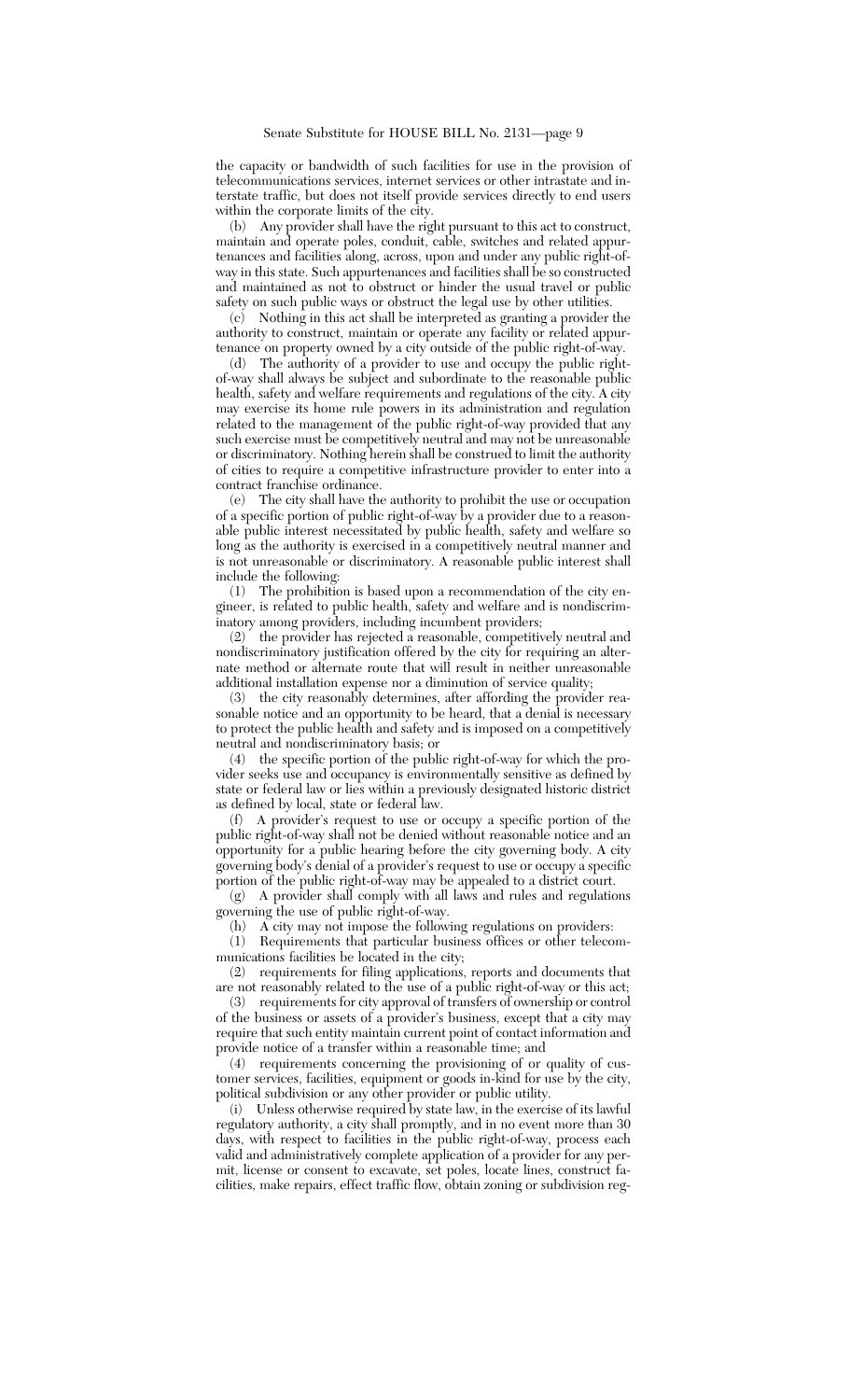ulation approvals, or for other similar approvals, and shall make reasonable effort not to unreasonably delay or burden that provider in the timely conduct of its business. The city shall use its best reasonable efforts to assist the provider in obtaining all such permits, licenses and other consents in an expeditious and timely manner.

(j) If there is an emergency necessitating response work or repair, a provider may begin that repair or emergency response work or take any action required under the circumstances, provided that the provider notifies the affected city promptly after beginning the work and timely thereafter meets any permit or other requirement had there not been such an emergency.

(k) A city may require a provider to repair all damage to a public right-of-way caused by the activities of that provider, or of any agent affiliate, employee, or subcontractor of that provider, while occupying, installing, repairing or maintaining facilities in a public right-of-way and to return the right-of-way, to its functional equivalence before the damage pursuant to the reasonable requirements and specifications of the city. If the provider fails to make the repairs required by the city, the city may effect those repairs and charge the provider the cost of those repairs. If a city incurs damages as a result of a violation of this subsection, then the city shall have a cause of action against a provider for violation of this subsection, and may recover its damages, including reasonable attorney fees, if the provider is found liable by a court of competent jurisdiction.

(l) If requested by a city, in order to accomplish construction and maintenance activities directly related to improvements for the health, safety and welfare of the public, a provider shall promptly remove its facilities from the public right-of-way or shall relocate or adjust its facilities within the public right-of-way at no cost to the political subdivision. Such relocation or adjustment shall be completed as soon as reasonably possible within the time set forth in any request by the city for such relocation or adjustment. Any damages suffered by the city or its contractors as a result of such provider's failure to timely relocate or adjust its facilities shall be borne by such provider.

(m) No city shall create, enact or erect any unreasonable condition, requirement or barrier for entry into or use of the public rights-of-way by a provider.

(n) A city may assess any of the following fees against a provider, for use and occupancy of the public right-of-way, provided that such fees reimburse the city for its reasonable, actual and verifiable costs of managing the city right-of-way, and are imposed on all such providers in a nondiscriminatory and competitively neutral manner:

(1) A permit fee in connection with issuing each construction permit to set fixtures in the public right-of-way within that city as provided in K.S.A. 17-1901, and amendments thereto, to compensate the city for issuing, processing and verifying the permit application;

 $(2)$  an excavation fee for each street or pavement cut to recover the costs associated with construction and repair activity of the provider, their assigns, contractors and/or *or* subcontractors*, or both,* with the exception of construction and repair activity required pursuant to subsection (l) of this act related to construction and maintenance activities directly related to improvements for the health, safety and welfare of the public; provided, however, imposition of such excavation fee must be based upon a regional specific or other appropriate study establishing the basis for such costs which takes into account the life of the city street prior to the construction or repair activity and the remaining life of the city street. Such excavation fee is expressly limited to activity that results in an actual street or pavement cut;

(3) inspection fees to recover all reasonable costs associated with city inspection of the work of the provider in the right-of-way;

 $(4)$  repair and restoration costs associated with repairing and restoring the public right-of-way because of damage caused by the provider, its assigns, contractors, and/or *or* subcontractors*, or both,* in the right-ofway; and

(5) a performance bond, in a form acceptable to the city, from a surety licensed to conduct surety business in the state of Kansas, insuring appropriate and timely performance in the construction and maintenance of facilities located in the public right-of-way.

(o) A city may not assess any additional fees against providers for use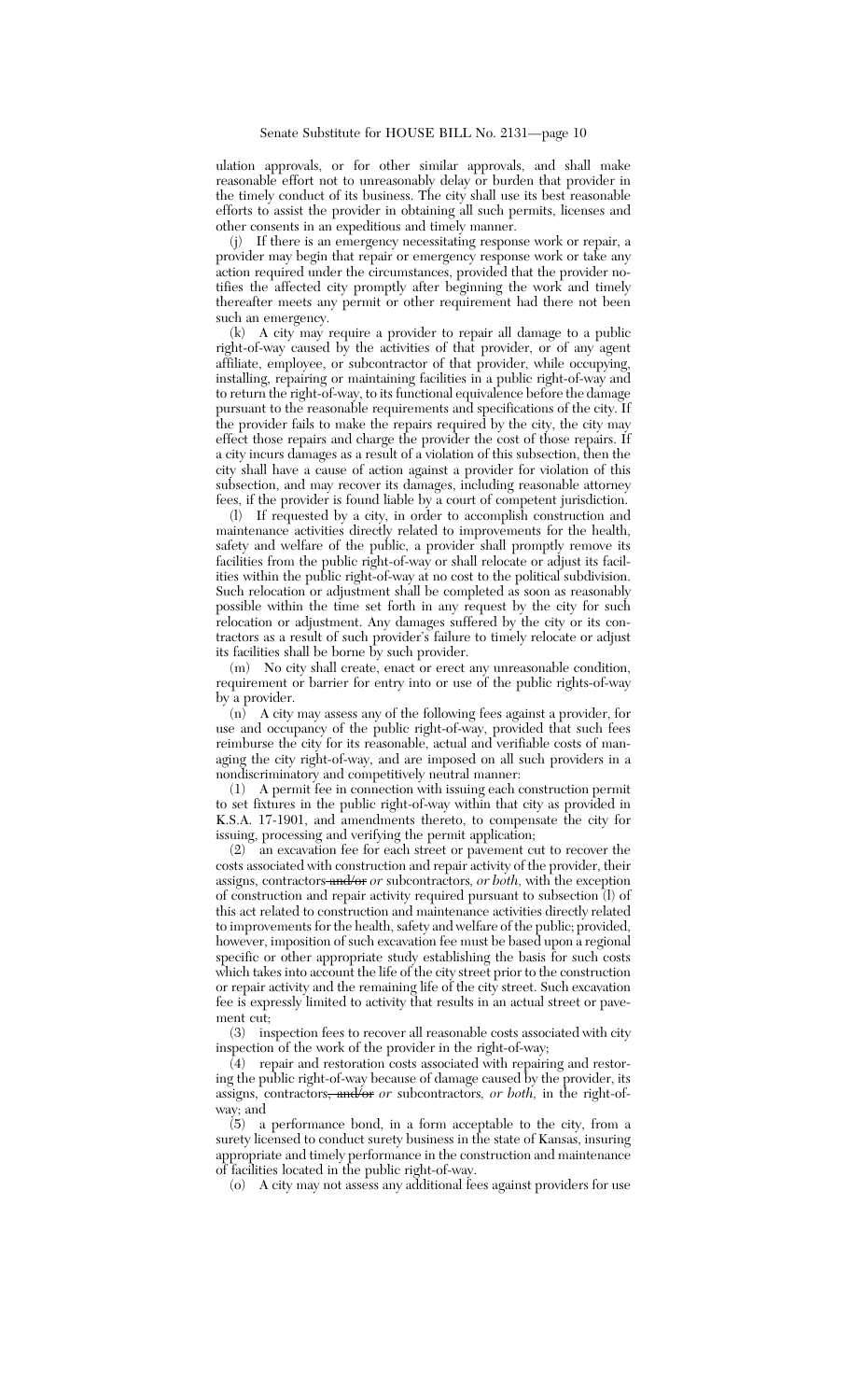or occupancy of the public right-of-way other than those specified in subsection (n).

(p) This act may not be construed to affect any valid taxation of a provider's facilities or services.

(q) Providers shall indemnify and hold the city and its officers and employees harmless against any and all claims, lawsuits, judgments, costs, liens, losses, expenses, fees (including *to include* reasonable attorney fees and costs of defense), proceedings, actions, demands, causes of action, liability and suits of any kind and nature, including personal or bodily injury (including *or* death), property damage or other harm for which recovery of damages is sought, to the extent that it is found by a court of competent jurisdiction to be caused by the negligence of the provider, any agent, officer, director, representative, employee, affiliate or subcontractor of the provider, or their respective officers, agents, employees, directors or representatives, while installing, repairing or maintaining facilities in a public right-of-way. The indemnity provided by this subsection does not apply to any liability resulting from the negligence of the city, its officers, employees, contractors or subcontractors. If a provider and the city are found jointly liable by a court of competent jurisdiction, liability shall be apportioned comparatively in accordance with the laws of this state without, however, waiving any governmental immunity available to the city under state law and without waiving any defenses of the parties under state or federal law. This section is solely for the benefit of the city and provider and does not create or grant any rights, contractual or otherwise, to any other person or entity.

(r) A provider or city shall promptly advise the other in writing of any known claim or demand against the provider or the city related to or arising out of the provider's activities in a public right-of-way.

(s) Nothing contained in K.S.A. 17-1902, and amendments thereto, is intended to affect the validity of any franchise fees collected pursuant to state law or a city's home rule authority.

(t) Any ordinance enacted prior to the effective date of this act governing the use and occupancy of the public right-of-way by a provider shall not conflict with the provisions of this act.

Sec. 3. K.S.A. 66-2004 is hereby amended to read as follows: 66-2004. (a) Pursuant to subsection (f)(1) of section 251 of the federal act *47 U.S.C. § 251(f)(1)*, the obligations of an incumbent local exchange carrier, which include the duty to negotiate interconnection, unbundled access, resale, notice of changes and collocation, shall not apply to a rural telephone company unless such company has received a bona fide request for interconnection, services or network elements and the commission determines that such request is not unduly economically burdensome, is technically feasible and preserves and enhances universal service.

(b) On July 1, 1996, the commission shall initiate a rulemaking procedure to adopt guidelines to ensure that all telecommunications carriers and local exchange carriers preserve and enhance universal service, protect the public safety and welfare, ensure the continued quality of telecommunications services and safeguard the rights of consumers. The preservation and advancement of universal service shall be a primary concern. The commission shall issue the guidelines no later than December 31, 1996.

(c) Pursuant to subsection (f) of section 253 of the federal act *47 U.S.C. § 253(f)*, any telecommunications carrier that seeks to provide telephone exchange service or local exchange access in a service area served by a rural telephone company shall meet the requirements of subsection (e)(1) of section 214 of the federal act *47 U.S.C. § 214(e)(1)* for designation as an eligible telecommunications carrier for that area before being permitted by the commission to provide such service; however, the guidelines shall be consistent with the provisions of subsection (f) (1) and (2) of section 253 of the federal act *47 U.S.C. § 253(f)(1) and (2)*.

(d) The commission may grant a certificate to provide local exchange or exchange access service in the service area of a rural telephone company if, among other issues to be considered by the commission, the application for such certificate complies with commission guidelines issued pursuant to subsection (b).

(e) Any restrictions established by the commission for rural entry of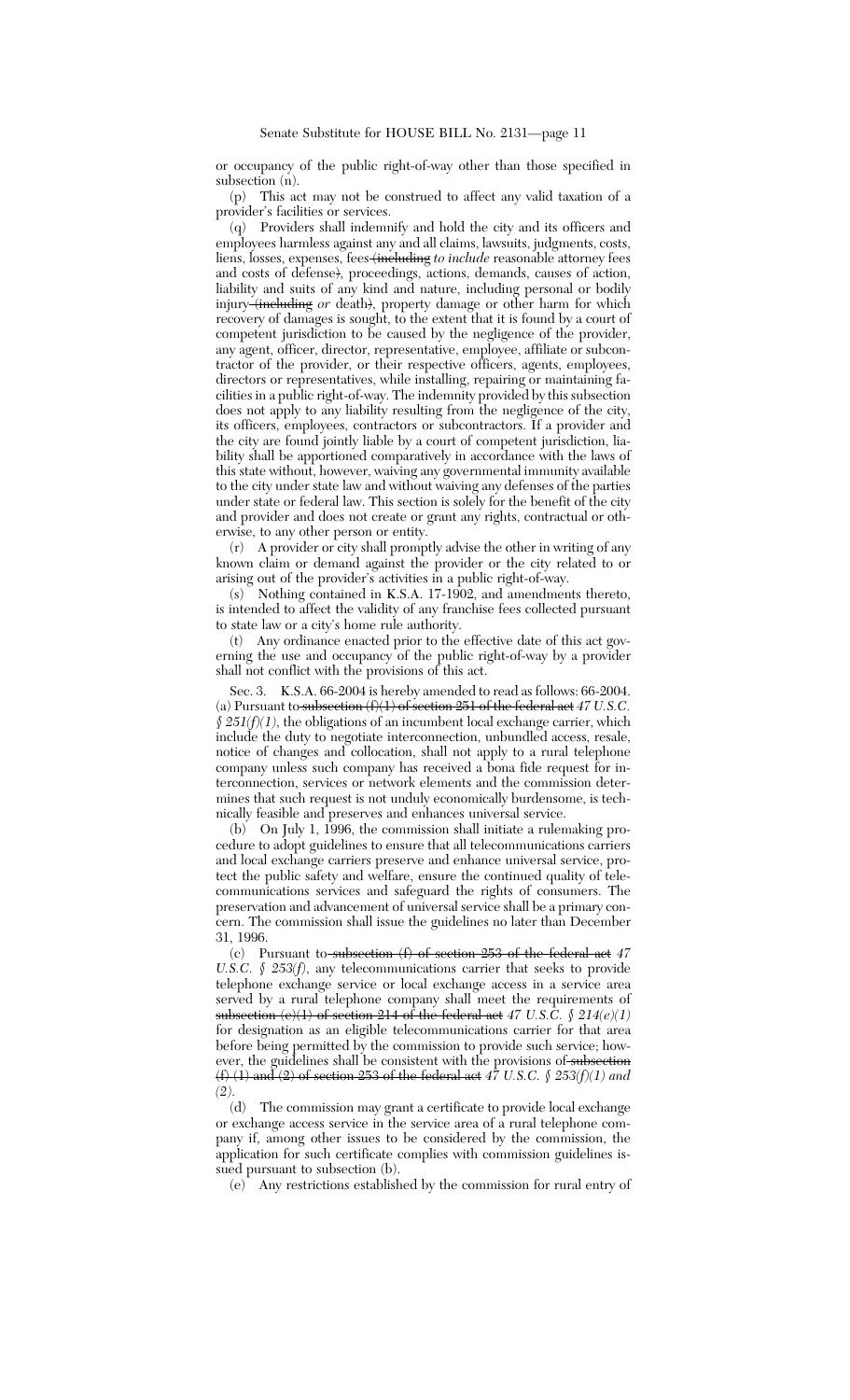competitors or for resale and unbundling of services shall not apply to any service area of a rural telephone company if such company, or an entity in which such company directly or indirectly owns an equity interest of 10% or more, provides local exchange or exchange access service, as authorized under K.S.A. 2002 Supp. 60-2003*, and amendments thereto,* and this section, in any area of the state outside of its local exchange areas, as approved by the commission on or before January 1, 1996, and outside of any area in which it is the successor to the local exchange carrier serving such area on or before January 1, 1996.

*(f) (1) Any local exchange carrier electing pursuant to K.S.A. 66- 2005(b), and amendments thereto, to operate under traditional rate of return regulation, or an entity in which such carrier directly or indirectly owns an equity interest of 10% or more, shall not use KUSF funding, except for Kansas lifeline service program purposes pursuant to K.S.A. 66-2006, and amendments thereto, for the purposes of providing telecommunication services in an area outside of the carrier's authorized service area.*

*(2) The provisions of this subsection shall not be construed to affect a competitive eligible telecommunications carrier's eligibility for KUSF support pursuant to K.S.A. 66-2008(c)(4), and amendments thereto.*

Sec. 4. K.S.A. 2015 Supp. 66-2005 is hereby amended to read as follows: 66-2005. (a) Each local exchange carrier shall file a network infrastructure plan with the commission on or after January 1, 1997, and prior to January 1, 1998. Each plan, as a part of universal service protection, shall include schedules, which shall be approved by the commission, for deployment of universal service capabilities by July 1, 1998, and the deployment of enhanced universal service capabilities by July 1, 2003, as defined pursuant to subsections (p) and (q) of K.S.A. 66-1,187*(p) and (q)*, and amendments thereto, respectively. With respect to enhanced universal service, such schedules shall provide for deployment of ISDN, or its technological equivalent, or broadband facilities, only upon a firm customer order for such service, or for deployment of other enhanced universal services by a local exchange carrier. After receipt of such an order and upon completion of a deployment plan designed to meet the firm order or otherwise provide for the deployment of enhanced universal service, a local exchange carrier shall notify the commission. The commission shall approve the plan unless the commission determines that the proposed deployment plan is unnecessary, inappropriate, or not cost effective, or would create an unreasonable or excessive demand on the KUSF. The commission shall take action within 90 days. If the commission fails to take action within 90 days, the deployment plan shall be deemed approved. This approval process shall continue until July 1, 2000. Each plan shall demonstrate the capability of the local exchange carrier to comply on an ongoing basis with quality of service standards to be adopted by the commission no later than January 1, 1997.

(b) In order to protect universal service, facilitate the transition to competitive markets and stimulate the construction of an advanced telecommunications infrastructure, each local exchange carrier shall file a regulatory reform plan at the same time as it files the network infrastructure plan required in subsection (a). As part of its regulatory reform plan, a local exchange carrier may elect traditional rate of return regulation or price cap regulation. Carriers that elect price cap regulation shall be exempt from rate base, rate of return and earnings regulation and shall not be subject to the provisions of K.S.A. 66-136 and 66-127, and amendments thereto, except as otherwise provided in such sections. However, the commission may resume such regulation upon finding, after a hearing, that a carrier that is subject to price cap regulation has: Violated minimum quality of service standards pursuant to subsection (l) of K.S.A. 66-2002*(l)*, and amendments thereto; been given reasonable notice and an opportunity to correct the violation; and failed to do so. Regulatory reform plans also shall include:

(1) A commitment to provide existing and newly ordered point-topoint broadband services to: Any hospital as defined in K.S.A. 65-425, and amendments thereto; any school accredited pursuant to K.S.A. 72- 1101 et seq., and amendments thereto; any public library; or other state and local government facilities at discounted prices close to, but not below, long-run incremental cost; and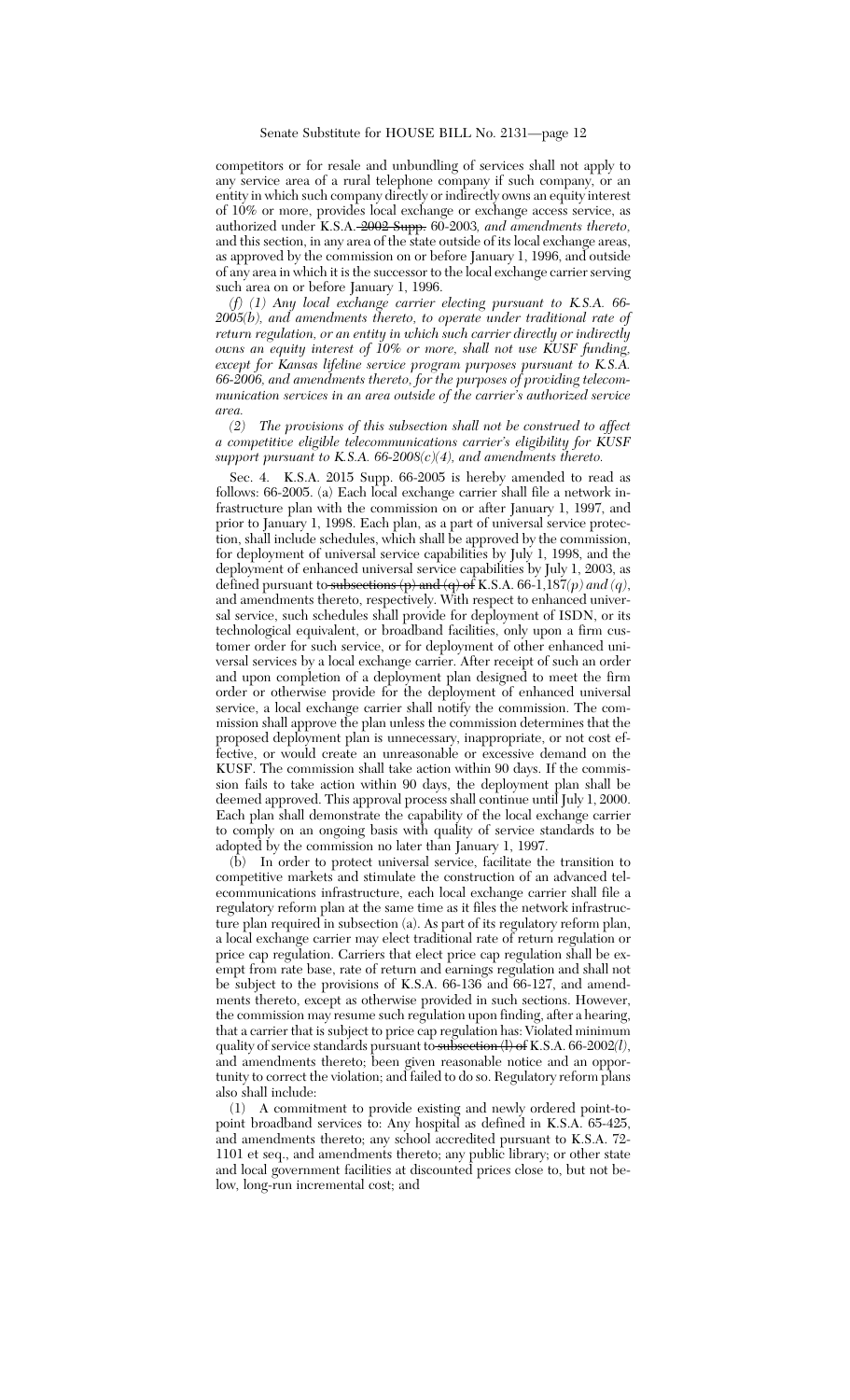(2) a commitment to provide basic rate ISDN service, or the technological equivalent, at prices which are uniform throughout the carrier's service area. Local exchange carriers shall not be required to allow retail customers purchasing the foregoing discounted services to resell those services to other categories of customers. Telecommunications carriers may purchase basic rate ISDN services, or the technological equivalent, for resale in accordance with K.S.A. 66-2003, and amendments thereto. The commission may reduce prices charged for services outlined in<del>-pro-</del> visions *paragraphs* (1) and (2) of this subsection, if the commitments of the local exchange carrier set forth in those provisions are not being kept.

(c) Subject to the commission's approval, all local exchange carriers shall reduce intrastate access charges to interstate levels as provided herein. Rates for intrastate switched access, and the imputed access portion of toll, shall be reduced over a three-year period with the objective of equalizing interstate and intrastate rates in a revenue neutral, specific and predictable manner. The commission is authorized to rebalance local residential and business service rates to offset the intrastate access and toll charge reductions. Any remaining portion of the reduction in access and toll charges not recovered through local residential and business service rates shall be paid out from the KUSF pursuant to K.S.A. 66-2008, and amendments thereto. Each rural telephone company shall adjust its intrastate switched access rates on March 1 of each odd-numbered year to match its interstate switched access rates, subject to the following:<br>(1) Any reduction of a rural telephone company's cost recovery

Any reduction of a rural telephone company's cost recovery due to reduction of its intrastate access revenue, except such revenue recovered from another support mechanism, shall be recovered from the KUSF;

(2) any portion of rural telephone company reductions in intrastate switched access rates which would result in an increase in KUSF recovery in a single year which exceeds .75% of intrastate retail revenues used in determining sums which may be recovered from Kansas telecommunications customers pursuant to subsection  $(a)$  of K.S.A. 66-2008 $(a)$ , and amendments thereto, shall be deferred until March 1 of the next following odd-numbered year; and

(3) no rural company shall be required at any time to reduce its intrastate switched access rates below the level of its interstate switched access rates.

(d) Beginning March 1, 1997, each rural telephone company shall have the authority to increase annually its monthly basic local residential and business service rates by an amount not to exceed \$1 in each 12 month period until such monthly rates reach an amount equal to the statewide rural telephone company average rates for such services. The statewide rural telephone company average rates shall be the arithmetic mean of the lowest flat rate as of March 1, 1996, for local residential service and for local business service offered by each rural telephone company within the state. In the case of a rural telephone company which increases its local residential service rate or its local business service rate, or both, to reach the statewide rural telephone company average rate for such services, the amount paid to the company from the KUSF shall be reduced by an amount equal to the additional revenue received by such company through such rate increase. In the case of a rural telephone company which elects to maintain a local residential service rate or a local business service rate, or both, below the statewide rural telephone company average, the amount paid to the company from the KUSF shall be reduced by an amount equal to the difference between the revenue the company could receive if it elected to increase such rate to the average rate and the revenue received by the company.

(e) For purposes of determining sufficient KUSF support, an affordable rate for local exchange service provided by a rural telephone company subject to traditional rate of return regulation shall be determined as follows:

(1) For residential service, an affordable rate shall be the arithmetic mean of residential local service rates charged in this state in all exchanges served by rural telephone companies and in all exchanges in rate groups 1 through 3 as of February 20, 2002, of all other local exchange carriers, but not including electing carriers, weighted by the number of residential access lines to which each such rate applies, and thereafter rounded to the nearest quarter-dollar, subject to the following provisions: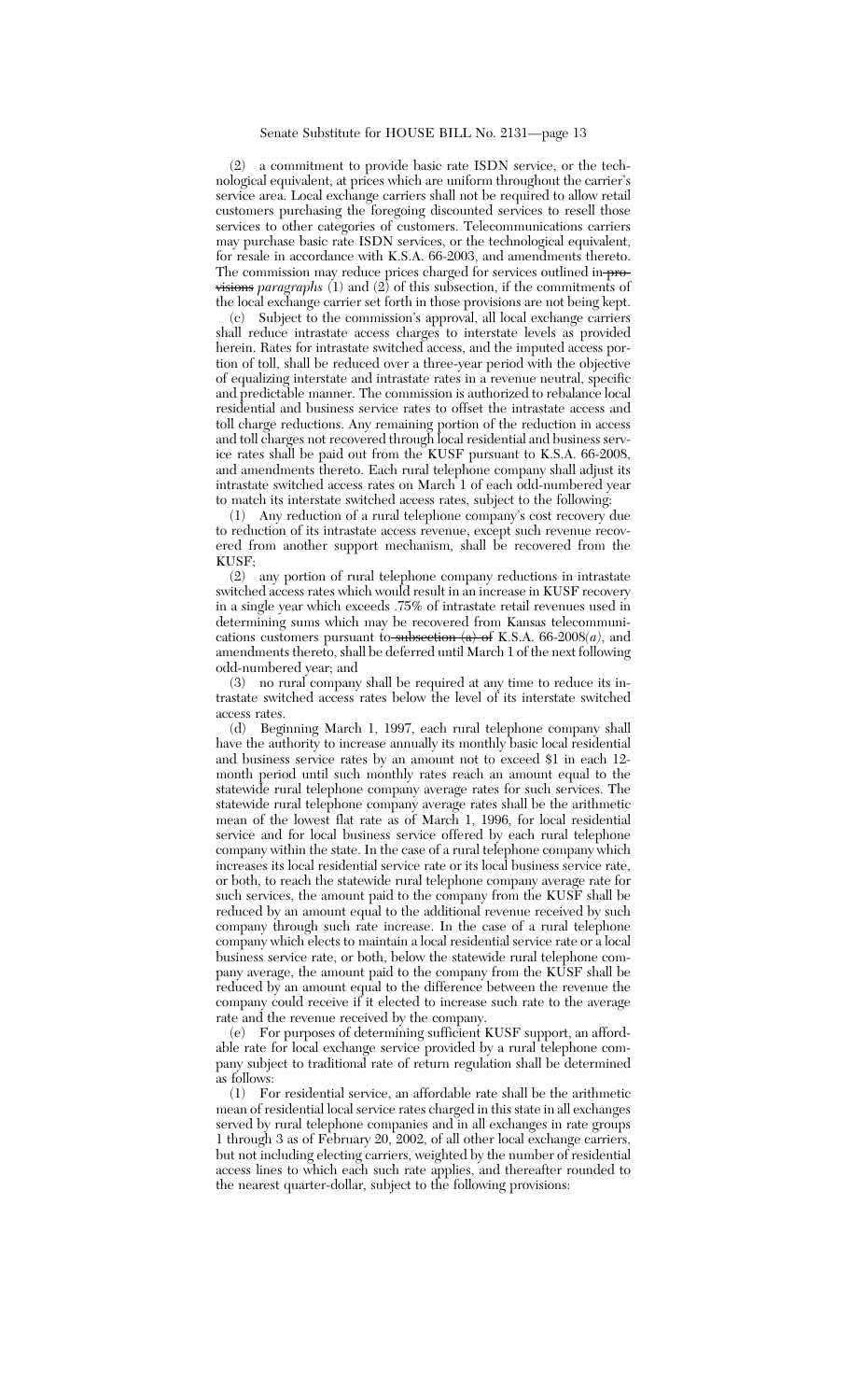(A) If a rural telephone company's present residential rate, including any separate charge for tone dialing, is at or above such weighted mean, such rate shall be deemed affordable prior to March 1, 2007.

(B) If a rural telephone company's present residential rate, including any separate charge for tone dialing, is below such average: (i) Such rate shall be deemed affordable prior to March 1, 2003; (ii) as of March 1, 2003, and prior to March 1, 2004, a rate \$2 higher than the company's present residential monthly rate, but not exceeding such weighted mean, shall be deemed affordable; (iii) as of March 1, 2004, and prior to March 1, 2005, a rate \$4 higher than the company's present residential monthly rate, but not exceeding such weighted mean, shall be deemed affordable; and (iv) as of March 1, 2005, and prior to March 1, 2006, a rate \$6 higher than the company's present residential monthly rate, but not exceeding such weighted mean, shall be deemed affordable.

(C) As of March 1, 2007, and each two years thereafter, an affordable residential service rate shall be the weighted arithmetic mean of local service rates determined as of October 1 of the preceding year in the manner hereinbefore specified, except that any increase in such mean exceeding \$2 may be satisfied by increases in a rural telephone company's residential monthly service rate not exceeding \$2 per year, effective March 1 of the year when such mean is determined, with the remainder applied at the rate of \$2 per year, but not to exceed the affordable rate.

(2) For single line business service at any time, an affordable rate shall be the existing rate or an amount \$3 greater than the affordable rate for residential service as determined under provision *paragraph* (1) of this subsection, whichever is higher, except that any increase in the business service affordable rate exceeding \$2 may be satisfied by increases in a rural telephone company's business monthly service rate not exceeding \$2 per year, effective March 1 of the year when such rate is determined, with the remainder applied at the rate of \$2 per year, but not to exceed the affordable rate.<br>(3) Any flat fee

Any flat fee or charge imposed per line on all residential service or single line business service, or both, other than a fee or charge for contribution to the KUSF or imposed by other governmental authority, shall be added to the basic service rate for purposes of determining an affordable rate pursuant to this subsection.

(4) Not later than March 1, 2003, tone dialing shall be made available to all local service customers of each rural telephone company at no charge additional to any increase in the local service rate to become effective on that date. The amount of revenue received as of March 1, 2002, by a rural telephone company from the provision of tone dialing service shall be excluded from reductions in the company's KUSF support otherwise resulting pursuant to this subsection.

(5) A rural telephone company which raises one or more local service rates on application made after February 20, 2002, and pursuant to subsection  $(b)$  of K.S.A. 66-2007(*b*), and amendments thereto, shall have the level of its affordable rate increased by an amount equal to the amount of the increase in such rate.

(6) Upon motion by a rural telephone company, the commission may determine a higher affordable local residential or business rate for such company if such higher rate allows the company to provide additional or improved service to customers, but any increase in a rural telephone company's local rate attributable to the provision of increased calling scope shall not be included in any subsequent recalculation of affordable rates as otherwise provided in this subsection.

(7) A uniform rate for residential and single line business local service adopted by a rural telephone company shall be deemed an affordable rate for purposes of this subsection if application of such uniform rate generates revenue equal to that which would be generated by application of residential and business rates which are otherwise deemed affordable rates for such company under this subsection.

(8) The provisions of this subsection relating to the implementation of an affordable rate shall not apply to rural telephone companies which do not receive KUSF support. When recalculating affordable rates as provided in this subsection, the rates used shall include the actual rates charged by rural companies that do not receive KUSF support.

(f) For regulatory reform plans in which price cap regulation has been elected, price cap plans shall have three baskets: Residential and single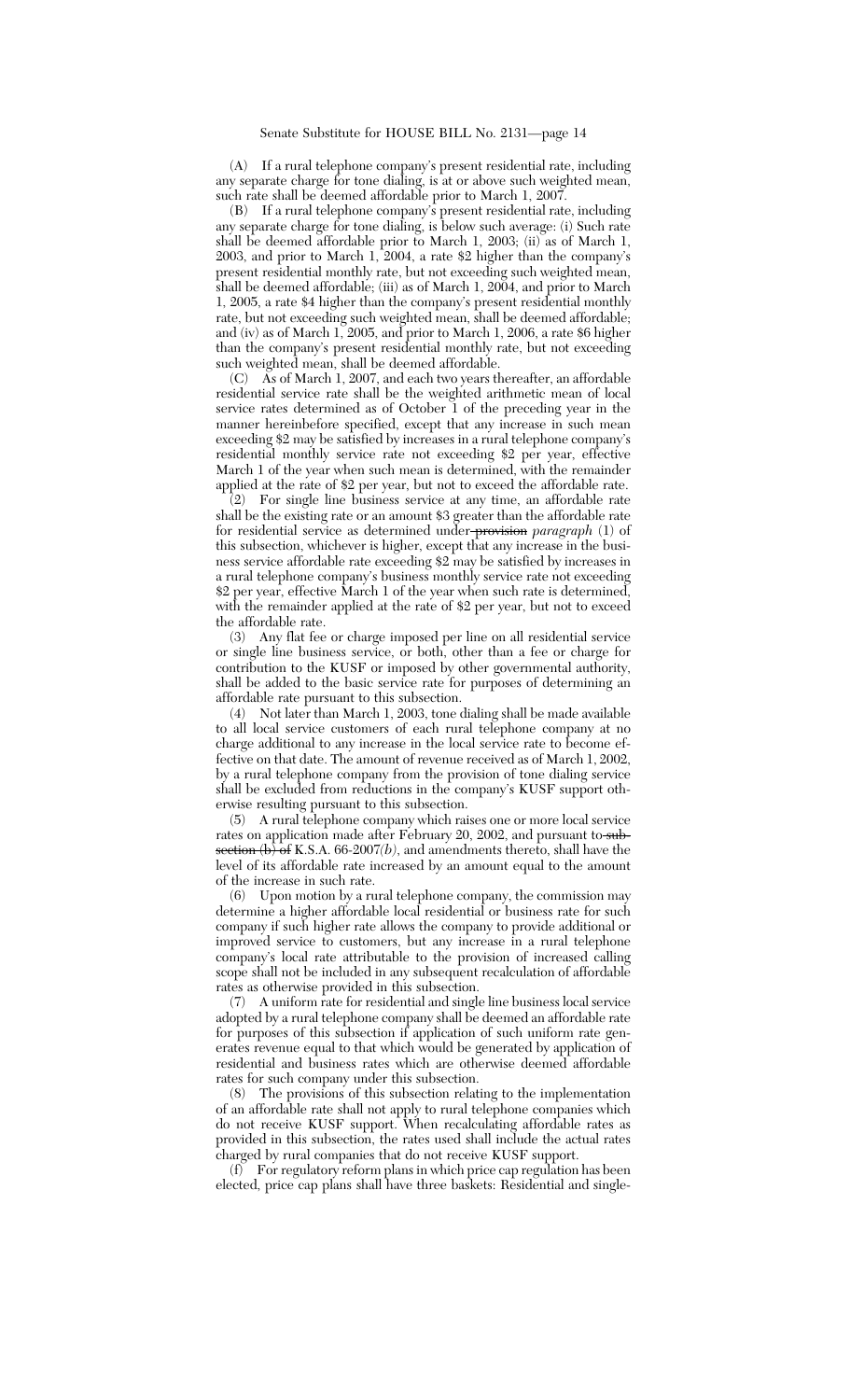line business, including touch-tone; switched access services; and miscellaneous services. The commission shall establish price caps at the prices existing when the regulatory plan is filed subject to rate rebalancing as provided in subsection (c) for residential services, including touch-tone services, and for single-line business services, including touch-tone services, within the residential and single-line business service basket. The commission shall establish a formula for adjustments to the price caps. The commission also shall establish price caps at the prices existing when the regulatory plan is filed for the miscellaneous services basket. The commission shall approve any adjustments to the price caps for the miscellaneous service basket, as provided in subsection (g).

(g) On or before January 1, 1997, the commission shall issue a final order in a proceeding to determine the price cap adjustment formula that shall apply to the price caps for the local residential and single-line business and the miscellaneous services baskets and for sub-categories, if any, within those baskets. In determining this formula, the commission shall balance the public policy goals of encouraging efficiency and promoting investment in a quality, advanced telecommunications network in the state. The commission also shall establish any informational filing requirements necessary for the review of any price cap tariff filings, including price increases or decreases within the caps, to verify such caps would not be exceeded by any proposed price change. The adjustment formula shall apply to the price caps for the local residential and single-line business basket after December 31, 1999, and to the miscellaneous services basket after December 31, 1997. The price cap formula, but not actual prices, shall be reviewed every five years.

(h) The price caps for the residential and single-line business service basket shall be capped at their initial level until January 1, 2000, except for any increases authorized as a part of the revenue neutral rate rebalancing under subsection (c). The price caps for this basket and for the categories in this basket, if any, shall be adjusted annually after December 31, 1999, based on the formula determined by the commission under subsection (g).

(i) The price cap for the switched access service basket shall be set based upon the local exchange carrier's intrastate access tariffs as of January 1, 1997, except for any revenue neutral rate rebalancing authorized in accordance with subsection (c). Thereafter, the cap for this basket shall not change except in connection with any subsequent revenue neutral rebalancing authorized by the commission under subsection (c).

(j) The price caps for the miscellaneous services basket shall be adjusted annually after December 31, 1997, based on the adjustment formula determined by the commission under subsection  $(g)$ .

(k) A price cap is a maximum price for all services taken as a whole in a given basket. Prices for individual services may be changed within the service categories, if any, established by the commission within a basket. An entire service category, if any, within the residential and singleline business basket or miscellaneous services basket may be priced below the cap for such category. Unless otherwise approved by the commission, no service shall be priced below the price floor which will be long-run incremental cost and imputed access charges. Access charges equal to those paid by telecommunications carriers to local exchange carriers shall be imputed as part of the price floor for toll services offered by local exchange carriers on a toll service basis.

(l) A local exchange carrier may offer promotions within an exchange or group of exchanges. All promotions shall be approved by the commission and may not be unjust, unreasonably discriminatory or unduly preferential.

(m) Unless the commission authorizes price deregulation at an earlier date, intrastate toll services within the miscellaneous services basket shall continue to be regulated until the affected local exchange carrier begins to offer 1+ intraLATA dialing parity throughout its service territory, at which time intrastate toll will be price deregulated, except that prices cannot be set below the price floor.

(n) On or before July 1, 1997, the commission shall establish guidelines for reducing regulation prior to price deregulation of price cap regulated services in the miscellaneous services basket, the switched access services basket, and the residential and single-line business basket.

(o) Subsequent to the adoption of guidelines pursuant to subsection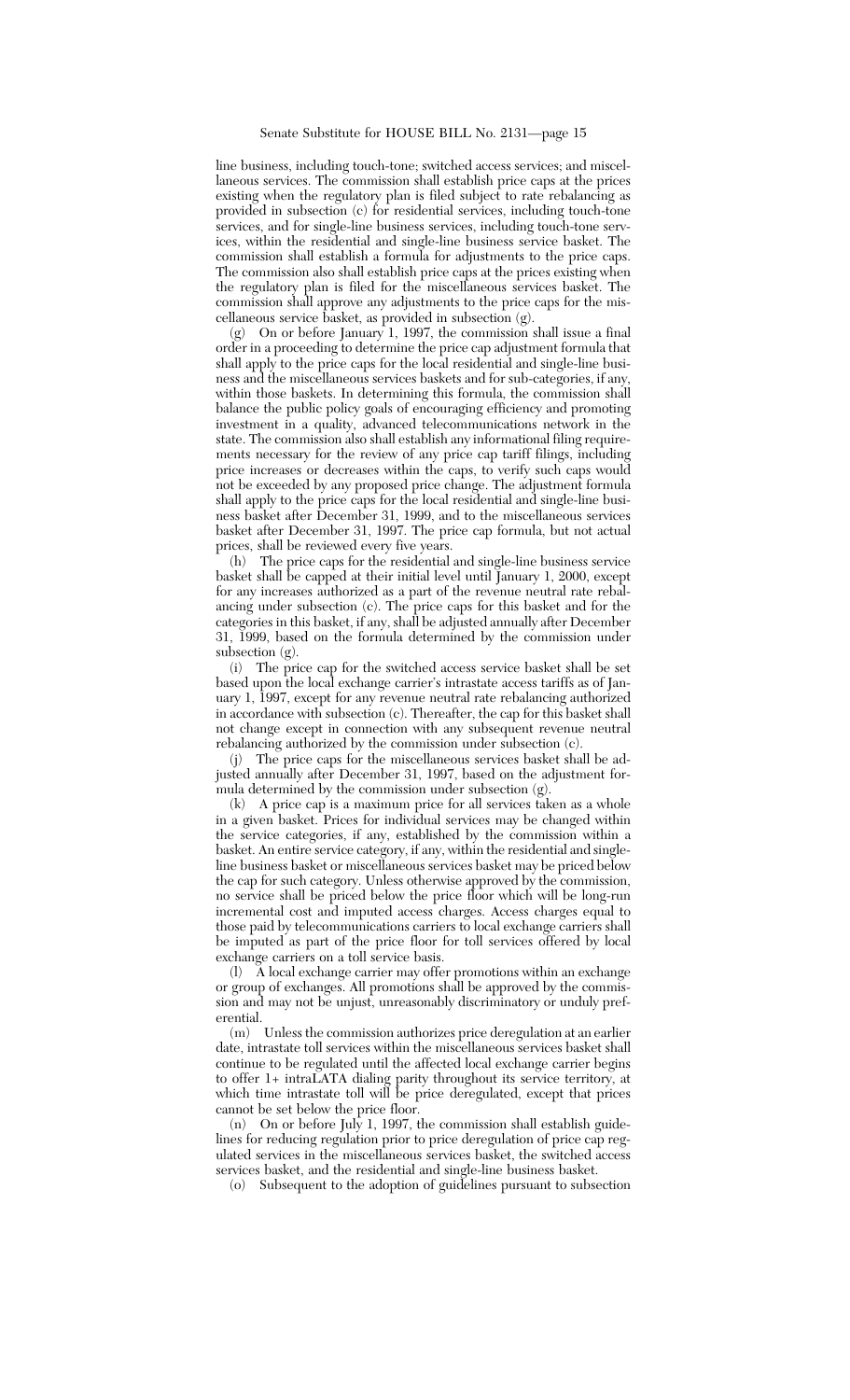(n), the commission shall initiate a petitioning procedure under which the local exchange carrier may request rate range pricing. The commission shall act upon a petition within 21 days, subject to a 30-day extension. The prices within a rate range shall be tariffed and shall apply to all customers in a nondiscriminatory manner in an exchange or group of exchanges.

(p) A local exchange carrier may petition the commission to designate an individual service or service category, if any, within the miscellaneous services basket, the switched access services basket or the residential and single-line business basket for reduced regulation. The commission shall act upon a petition for reduced regulation within 21 days, subject to an extension period of an additional 30 days, and upon a good cause showing of the commission in the extension order, or within such shorter time as the commission shall approve. The commission shall issue a final order within the 21-day period or within a 51-day period if an extension has been issued. Following an order granting reduced regulation of an individual service or service category, the commission shall act on any request for price reductions within seven days subject to a 30-day extension. The commission shall act on other requests for price cap adjustments, adjustments within price cap plans and on new service offerings within 21 days subject to a 30-day extension. Such a change will be presumed lawful unless it is determined the prices are below the price floor or that the price cap for a category, if any, within the entire basket has been exceeded.

(q) (1) Beginning July 1, 2006, price regulation of telecommunications services in the residential and single-line business service basket and the miscellaneous services basket for local exchange carriers subject to price cap regulation shall be as follows:

(A) Packages or bundles of services shall be price deregulated statewide, however the individual telecommunication service components of such packages or bundles shall remain available for purchase on an individual basis at prices subject to price cap regulation in any exchange in which the standards in subsection  $(q)(1)(B)$ ,  $(C)$  or  $(D)$  have not been met. If standards in subsection  $(q)(1)(B)$ ,  $(C)$  or  $(D)$  have been met, the individual telecommunication service components of such packages or bundles shall remain available for purchase on an individual basis and prices for packages or bundles shall not exceed the sum of the highest prices of the a la carte components of the package or bundle;

(B) in any exchange in which there are 75,000 or more local exchange access lines served by all providers, rates for all telecommunications services shall be price deregulated;

(C) in any exchange in which there are fewer than 75,000 local exchange access lines served by all providers, the commission shall price deregulate all business telecommunication services upon a demonstration by the requesting local telecommunications carrier that there are two or more nonaffiliated telecommunications carriers or other entities, that are nonaffiliated with the local exchange carrier, providing local telecommunications service to business customers, regardless of whether the entity provides local service in conjunction with other services in that exchange area. One of such nonaffiliated carriers or entities shall be required to be a facilities-based carrier or entity and not more than one of such nonaffiliated carriers or entities shall be a provider of commercial mobile radio services in that exchange;

(D) in any exchange in which there are fewer than 75,000 local exchange access lines served by all providers, the commission shall price deregulate all residential telecommunication services upon a demonstration by the requesting local telecommunications carrier that there are two or more nonaffiliated telecommunications carriers or other entities, that are nonaffiliated with the local exchange carrier, providing local telecommunications service to residential customers, regardless of whether the entity provides local service in conjunction with other services in that exchange area. One of such nonaffiliated carriers or entities shall be required to be a facilities-based carrier or entity and not more than one of such nonaffiliated carriers or entities shall be a provider of commercial mobile radio services in that exchange;

(E) rates for lifeline services shall remain subject to price cap regulation;

(F) up to and continuing until July 1, 2008, rates for the initial resi-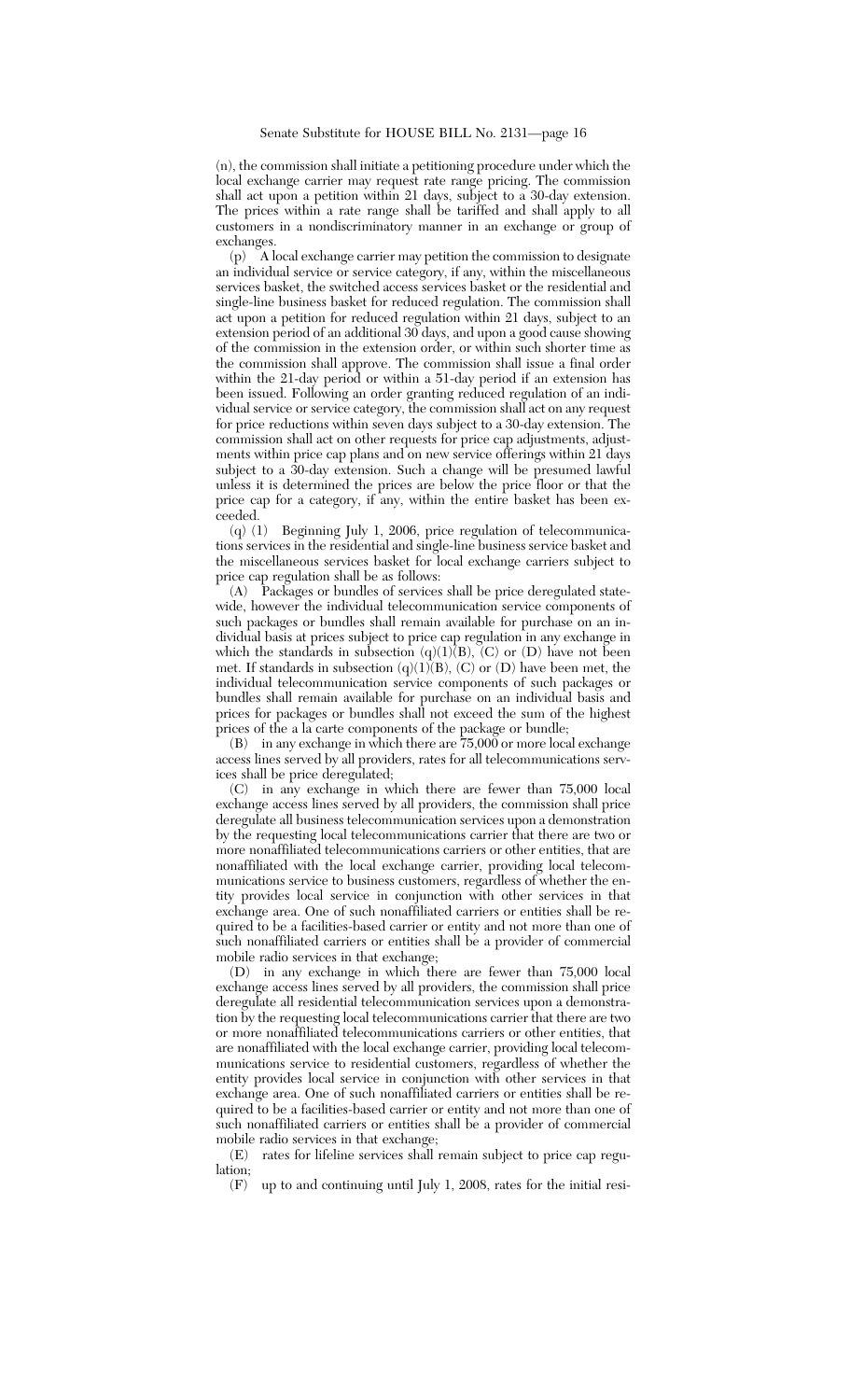dential local exchange access line and up to four business local exchange access lines at one location shall remain subject to price cap regulation *and all other rates, except rates for switched access services, are deemed price deregulated*. On and after July 1, 2008, the local exchange carrier shall be authorized to adjust such rates without commission approval by not more than the *greater of the* percentage increase in the consumer price index for all urban consumers, as officially reported by the bureau of labor statistics of the United States department of labor, or its successor index, *or the amount necessary to maintain the local rate floor as determined by the federal communications commission or its successor,* in any one year period and such rates shall not be adjusted below the price floor established in subsection (k). Such rates shall not be affected by purchase of one or more of the following: Call management services, intraLATA long distance service or interLATA long distance service; and

(G) local exchange carriers shall offer a uniform price throughout each such exchange for services subject to price deregulation, under this subsection, including packages or bundles of services, except as provided in subsection (1) or as otherwise approved by the commission.

(2) For the purposes of this subsection:

(A) Any entity providing voice service shall be considered as a local telecommunications service provider regardless of whether such entity is subject to regulation by the commission;

 $(B)$  a provider of local telecommunications service that requires the use of a third party, unaffiliated broadband network or dial-up internet network for the origination of local voice service shall not be considered a local telecommunications service provider;

(C) telecommunications carriers offering only prepaid telecommunications service shall not be considered entities providing local telecommunications service.

(3) If the services of a local exchange carrier are classified as price deregulated under this subsection, the carrier may thereafter adjust its rates for such price deregulated services upward or downward as it determines appropriate in its competitive environment, with tariffs for such services deemed effective upon filing with the commission. Price deregulated services shall be subject to the price floor in subsection (k), and shall not be unreasonably discriminatory or unduly preferential within an exchange.

(4) The commission shall act upon a petition filed pursuant to subsection (q)(1)(C) or (D) within 21 days, subject to an extension period of an additional 30 days, and upon a good cause showing of the commission in the extension order, or within such shorter time as the commission shall approve. The commission shall issue a final order within the 21-day period or within a 51-day period if an extension order has been issued.

(5) The commission may resume price cap regulation of a local exchange carrier, deregulated under this subsection upon finding, after a hearing, that such carrier has: Violated minimum quality of service standards pursuant to subsection (1) of K.S.A. 66-2002*(l)*, and amendments thereto; been given reasonable notice and an opportunity to correct the violation; and failed to do so.

(6) The commission on July 1, 2006, and on each date that any service is deregulated, shall record the rates of each service which has been price deregulated in each exchange.

(7) Prior to January 1, 2007, the commission shall determine the weighted, statewide average rate of nonwireless basic local telecommunications service as of July 1, 2006. Prior to January 1, 2007, and annually thereafter, the commission shall determine the weighted, average rate of nonwireless basic local telecommunications services in exchanges that have been price deregulated pursuant to subsection  $(q)(1)(B)$ ,  $\langle C \rangle$  or  $\langle D \rangle$ . The commission shall report its findings on or before February 1, 2007, and annually thereafter to the governor, the legislature and each member of the standing committees of the house of representatives and the senate which are assigned telecommunications issues. The commission shall also provide in such annual report information on the current rates for services provided by all telecommunications carriers or other telecommunications service providers regardless of the technology used to provide service in price deregulated exchanges, service offerings provided by all telecommunications carriers or other telecommunications service providers regardless of the technology used and available in price deregulated ex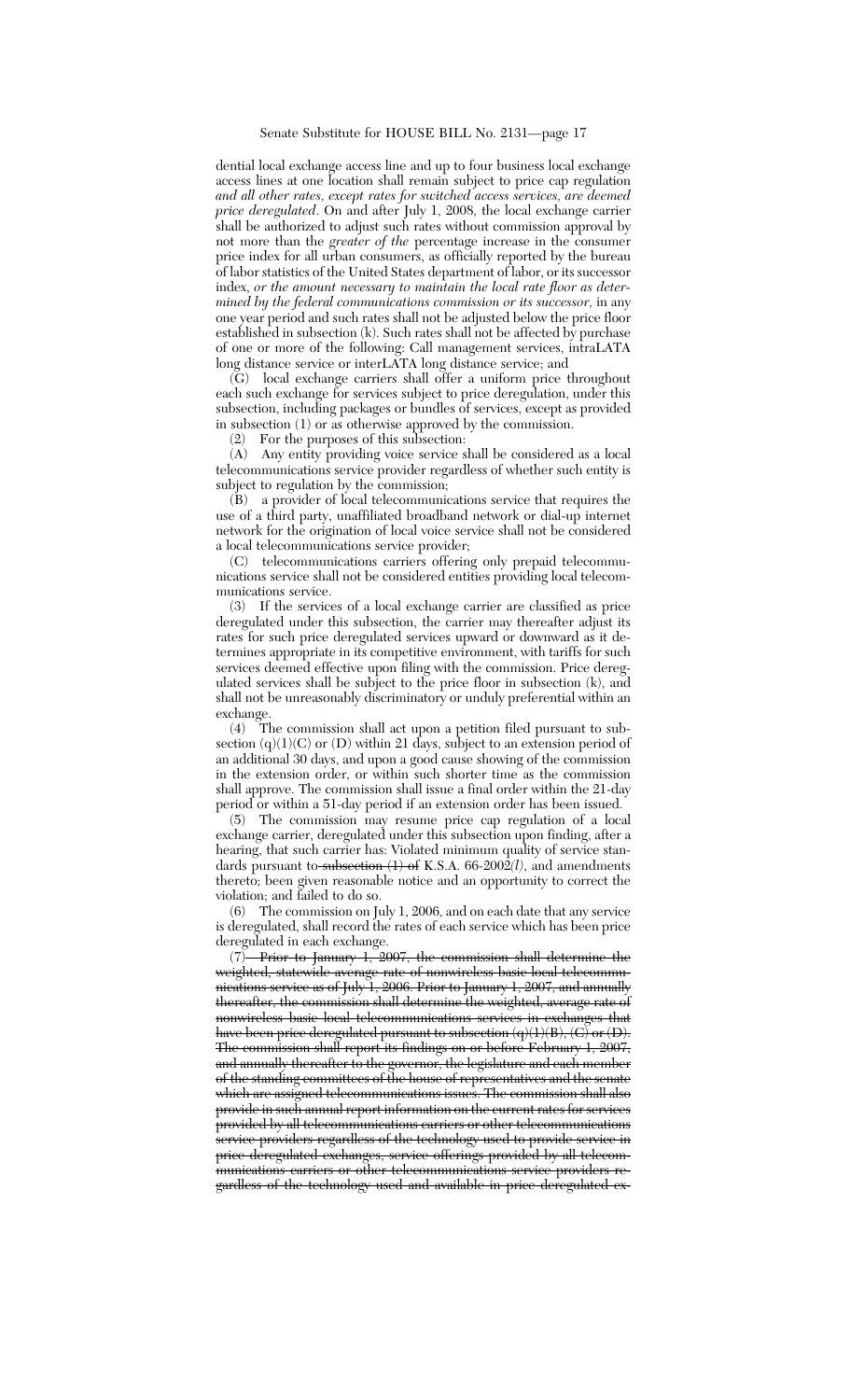changes and the number of competitors in price deregulated exchange including, but not limited to, facilities based carriers, commercial mobile radio service or broadband based service providers.

(8) For the purposes of this subsection:

(A) ''Packages or bundles of services'' means the offering of a local telecommunications service with one or more of the following, subscribed together, as one service option offered at one price, one or more call management services, intraLATA long distance service, interLATA long distance service, internet access, video services or wireless services. Packages or bundles of services shall not include only a single residential local exchange access line or up to four business local exchange access lines at one location and intraLATA long distance service or interLATA long distance service, or both;

(B) ''local telecommunications service'' means two-way voice service capable of being originated and terminated within the exchange of the local exchange telecommunications company seeking price deregulation of its services, regardless of the technology used to provision the voice service;

(C) ''broadband network'' means a connection that delivers services at speeds exceeding two hundred kilobits per second in both directions;

(D) ''prepaid telecommunications service'' means a local service for which payment is made in advance that excludes access to operator assistance and long distance service;

(E) ''facilities based carrier'' means a telecommunications carrier or entity providing local telecommunications service either wholly or partially over its own network. Facilities based carrier shall not include any radio communication services provider licensed by the federal communications commission to provide commercial mobile radio services; and

(F) ''call management services'' means optional telecommunications services that allow a customer to manage call flow generated over the customer's local exchange access line.

(r) (1) Upon complaint or request, the commission may investigate a price deregulated service.

(2) The commission shall resume price cap regulation of a service provided in any exchange area by placing it in the appropriate service basket, as approved by the commission, upon a determination by the commission that the conditions in subsection  $(q)(1)(C)$  or  $(D)$  are no longer satisfied in that exchange area.

(3) The commission shall resume price cap regulation of business services in any exchange meeting the conditions of subsection  $(q)(1)(B)$ by placing it in the appropriate service basket, as approved by the commission, upon a determination by the commission that the following condition is not met: There are at least two nonaffiliated telecommunications carriers or other entities, that are nonaffiliated with the local exchange carrier, providing local telecommunications service to business customers, regardless of whether the entity provides local service in conjunction with other services in that exchange area. One of such nonaffiliated carriers or entities shall be required to be a facilities-based carrier or entity and not more than one such nonaffiliated carriers or entities shall be a provider of commercial mobile radio services in that exchange.

(4) The commission shall resume price cap regulation of residential services in any exchange meeting the conditions of subsection  $(q)(1)(B)$ by placing it in the appropriate service basket, as approved by the commission, upon a determination by the commission that the following condition is not met: There are at least two or more nonaffiliated telecommunications carriers or other entities, that are nonaffiliated with the local exchange carrier, providing local telecommunications service to residential customers, regardless of whether the entity provides local service in conjunction with other services in that exchange area. One of such nonaffiliated carriers or entities shall be required to be a facilities-based carrier or entity and not more than one such nonaffiliated carriers or entities shall be a provider of commercial mobile radio services in that exchange.

(s) The commission shall require that for all local exchange carriers all such price deregulated basic intraLATA toll services be geographically averaged statewide and not be priced below the price floor established in subsection (k).

(t) Cost studies to determine price floors shall be performed as required by the commission in response to complaints. In addition, not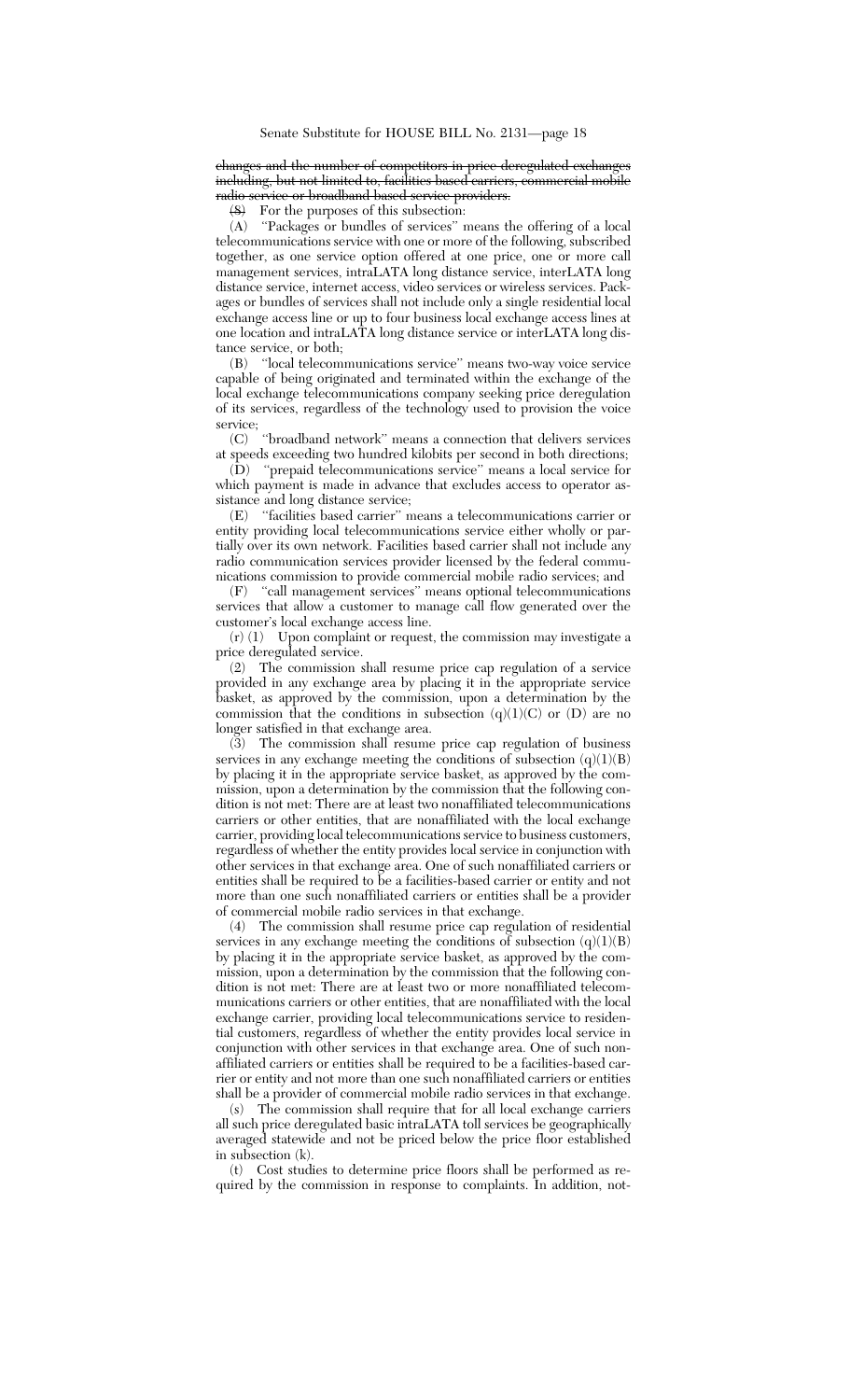withstanding the exemption in subsection (b), the commission may request information necessary to execute any of its obligations under the act. In response to a complaint that a price deregulated service is priced below the price floor set forth in subsection (k), the commission shall issue an order within 60 days after the filing of the complaint unless the complainant agrees to an extension.

(u) A local exchange carrier may petition for *offer* individual customer pricing<del>. The commission shall respond expeditiously to the petition within</del> a period of not more than 30 days subject to a 30-day extension *without prior approval by the commission. In response to a complaint that an individual customer pricing agreement is priced below the price floor set forth in subsection (k), the commission shall issue an order within 60 days after the filing of the complaint, unless the complainant agrees to an extension*.

(v) No audit, earnings review or rate case shall be performed with reference to the initial prices filed as required herein.

(w) As required under K.S.A. 66-131, and amendments thereto, and except as provided for in subsection  $\langle e \rangle$  of K.S.A. 66-2004 $\langle c \rangle$ , and amendments thereto, telecommunications carriers that were not authorized to provide switched local exchange telecommunications services in this state as of July 1, 1996, including cable television operators who have not previously offered telecommunications services, must receive a certificate of convenience based upon a demonstration of technical, managerial and financial viability and the ability to meet quality of service standards established by the commission. Any telecommunications carrier or other entity seeking such certificate shall file a statement, which shall be subject to the commission's approval, specifying with particularity the areas in which it will offer service, the manner in which it will provide the service in such areas and whether it will serve both business customers and residential customers in such areas. Any structurally separate affiliate of a local exchange carrier that provides telecommunications services shall be subject to the same regulatory obligations and oversight as a telecommunications carrier, as long as the local exchange carrier's affiliate obtains access to any services or facilities from its affiliated local exchange carrier on the same terms and conditions as the local exchange carrier makes those services and facilities available to other telecommunications carriers.

(x) Any local exchange carrier with a majority of the carrier's local exchange access lines in the state price deregulated pursuant to subsection  $(q)$  may elect to no longer be regulated as a local exchange carrier and, notwithstanding any other provisions, upon such election shall instead be regulated as a telecommunications carrier, except as provided in this subsection. A local exchange carrier making such election shall be referred to as an ''electing carrier.'' A local exchange carrier may make such election by providing the commission with at least 90 days' written notice of election. The notice of election shall include a verified statement that a majority of the carrier's local exchange access lines are price deregulated. Such notification shall include information regarding the number of access lines the carrier serves in each of the carrier's exchanges. Within 45 days of receipt of such a notification, the commission shall review the information concerning the carrier's local exchange access lines and upon failure of the commission, within 45 days of receipt of the notification, to determine that a majority of such lines of the carrier are not price deregulated the commission shall designate the carrier as an electing carrier.

(y) Notwithstanding the provisions of this act, and subject to any applicable exemption from interconnection generally, a telecommunications carrier is entitled to interconnection with a local exchange carrier or an electing carrier to transmit and route voice traffic between both the telecommunications carrier and the local exchange carrier or electing carrier regardless of the technology by which the voice traffic is originated by and terminated to a consumer. The commission shall afford such telecommunications carrier all substantive and procedural rights available to such carrier regarding interconnection pursuant to 47 U.S.C. §§ 251 and 252 as in effect on the effective date of this act. Nothing in this subsection shall be construed to confer jurisdiction upon the commission for services that are exempt from or otherwise not subject to commission jurisdiction.

(z) (1) Telecommunications carriers and electing carriers shall not be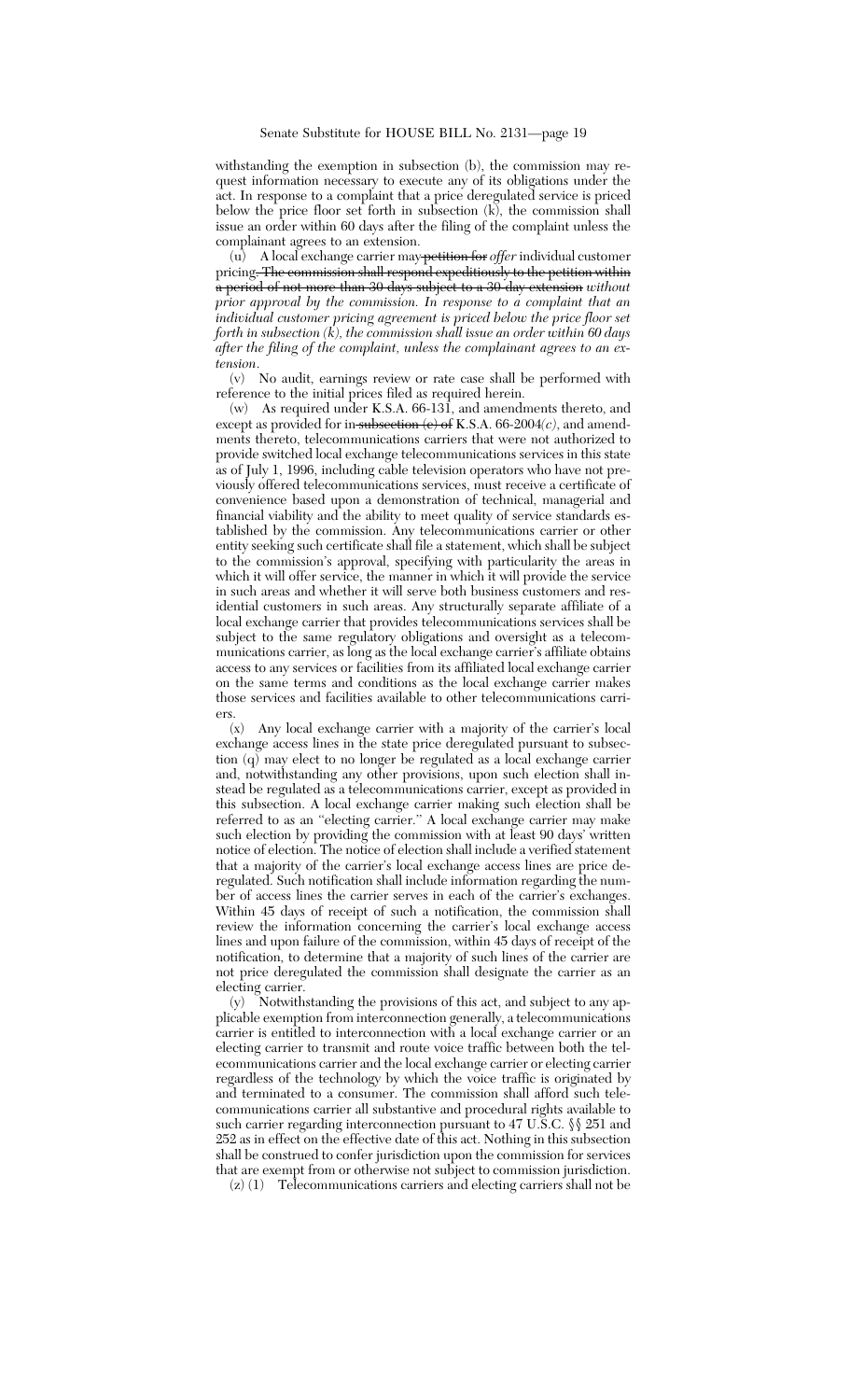subject to regulation by the commission for the provision of telecommunications services, except that the commission shall retain the authority and jurisdiction to authorize applications, suspension or cancellation of certificates of public convenience and necessity to provide local exchange or exchange access service in the state of Kansas, but the commission may not use this certification authority to regulate telecommunications carriers or electing carriers beyond the jurisdiction provided the commission in this subsection.

(2) Nothing in this section shall be construed to restrict the commission's authority and jurisdiction to:

(A) Carry out the commission's obligations established in 47 U.S.C. §§ 251 and 252;

(B) implement rules delegated to the state by the federal communications commission or federal law; or

(C) regulate intrastate switched access rates, terms and conditions, including the implementation of federal law concerning intercarrier compensation.

(3) The commission shall retain the authority and jurisdiction to:

(A) Carry out the commission's obligations pursuant to the underground utilities damage prevention act, K.S.A. 66-1801 et seq., and amendments thereto, and the overhead power line accident prevention act, K.S.A. 66-1709 et seq., and amendments thereto;

(B) require the reasonable resale of retail telecommunications services, as well as unbundling and interconnection obligations as required by K.S.A. 66-2003, and amendments thereto;

(C) administer the Kansas lifeline service program pursuant to K.S.A. 66-2006, and amendments thereto;

(D) administer contributions to the Kansas universal service fund pursuant to subsection  $(a)$  of K.S.A. 66-2008 $(a)$ , and amendments thereto;

(E) assess costs and expenses pursuant to K.S.A. 66-1501 et seq., and amendments thereto, but the commission shall not use this authority to regulate telecommunications carriers or electing carriers beyond the jurisdiction provided the commission in this subsection;

(F) request information from telecommunications carriers and electing carriers pursuant to K.A.R. 82-1-234a(b) and subject to the provisions of K.A.R. 82-1-221a and K.S.A. 66-1220a, and amendments thereto, but the commission shall not use this authority to regulate telecommunications carriers or electing carriers beyond the jurisdiction provided the commission in this subsection; and

(G) administer consumer complaints against telecommunications carriers and electing carriers to investigate fraud, undue discrimination and other practices harmful to consumers, but the commission shall not use this authority to regulate telecommunications carriers or electing carriers beyond the jurisdiction provided the commission in this subsection.

Sec. 5. K.S.A. 2015 Supp. 66-2007 is hereby amended to read as follows: 66-2007. (a) All local exchange carriers, not including electing carriers, providing long distance service in Kansas shall reduce their statewide averaged basic long distance rates to reflect the net reductions in access charges; however, such carriers shall be allowed to increase long distance rates to reflect the KUSF funding requirements set forth in K.S.A. 66-2008, and amendments thereto.

(b) The commission shall approve, upon not more than 120 days' notice, any basic local exchange price increases that in the aggregate in any one year are \$1.50 or less per access line per month, that are proposed by any rural telephone company which is subject to traditional rate of return regulation and that comply with the requirements of this section. Any such proposed price increases shall be presumed reasonable and not subject to commission investigation and review if the rural telephone company has followed the notice requirements set forth below. However, the commission shall initiate an investigation if more than 15% of the subscribers subject to the rate increase request such an investigation within 60 days of the date of distribution of the notice of the proposed change. Upon filing such an application for a rate increase, any rural telephone company seeking expedited approval of the proposed rate under this section shall send a notice to its subscribers by regular mail, which may be included with regular subscriber mailings. Such mailings shall include the name, mailing address and telephone number of the com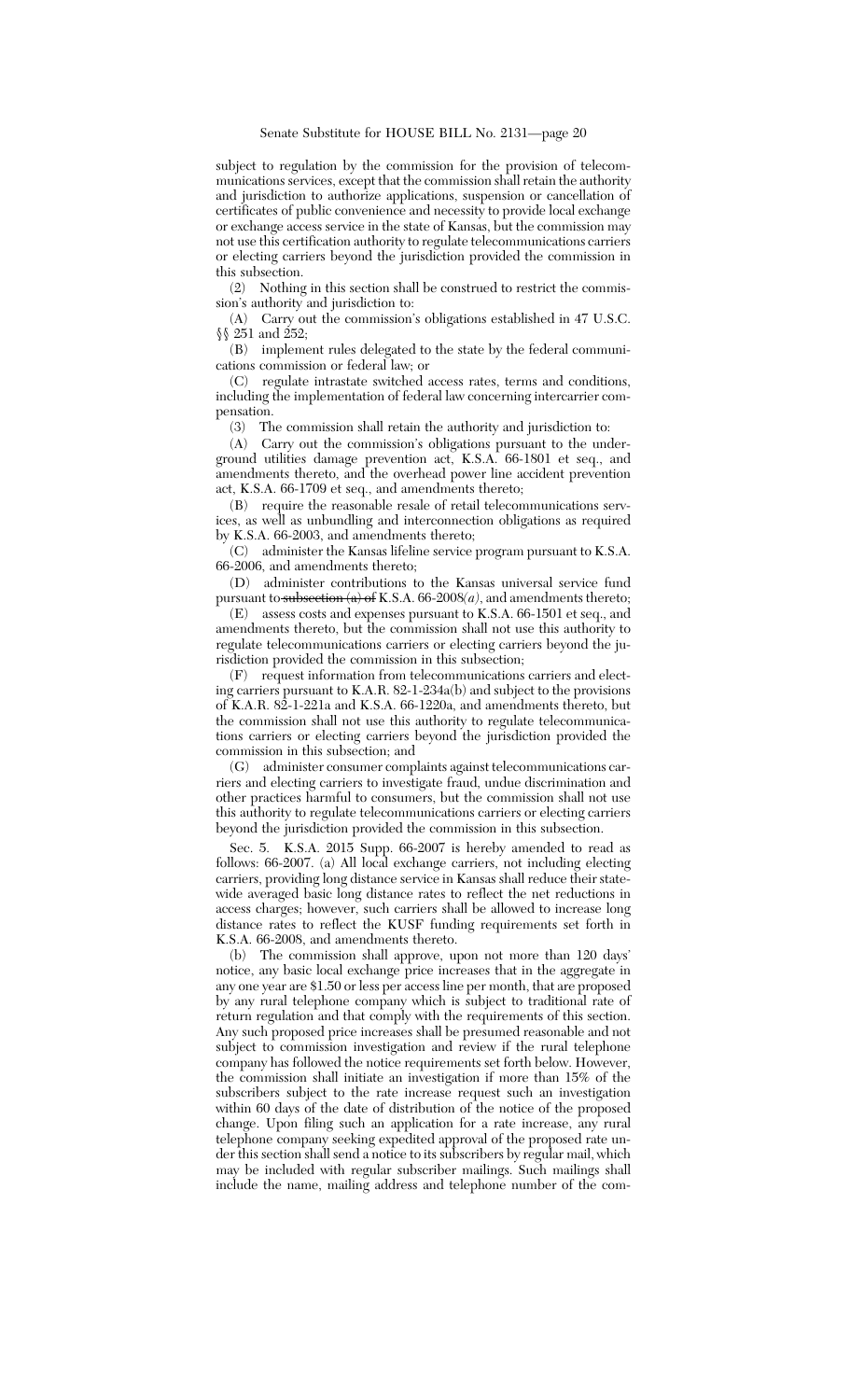mission. The notice shall include a schedule of the proposed local exchange rates, the effective date of the rates and a description of the procedures by which the subscribers can petition the commission to determine the reasonableness of the proposed rates, including a provision specifically stating that protest by 15% or more of subscribers subject to the proposed rate increase would require the commission to initiate an investigation concerning the reasonableness of the proposed rate increase.

(c) The commission shall have the right to investigate and determine the reasonableness of an increase in local exchange rates and charges under subsection (b) by any rural telephone company within one year of the time local exchange rates or charges are increased. If the commission determines such rate or charge increases are unreasonable, the commission shall have the authority to order a rate hearing and, after such hearing, shall have the authority to rescind all or any portion of the increases found to be unreasonable.

*(d) The commission shall approve each application, within 45 days of such application, by a rural telephone company to increase the company's local service rates in an amount necessary for such company to maintain eligibility for full federal universal service support. If the commission does not order approval of such application within 45 days, the application shall be deemed approved.*

Sec. 6. K.S.A. 2015 Supp. 66-2008 is hereby amended to read as follows: 66-2008. On or before January 1, 1997, the commission shall establish the Kansas universal service fund, hereinafter referred to as the KUSF.

(a) The commission shall require every telecommunications carrier, telecommunications public utility and wireless telecommunications service provider that provides intrastate telecommunications services and, to the extent not prohibited by federal law, every provider of interconnected VoIP service, as defined by 47 C.F.R. § 9.3 (October 1, 2005) *47 C.F.R. 9.3*, to contribute to the KUSF *based upon the provider's intrastate telecommunications services net retail revenues* on an equitable and nondiscriminatory basis. *The commission shall not require any provider to contribute to the KUSF under a different contribution methodology than such provider uses for purposes of the federal universal service fund, including for bundled offerings.* Any telecommunications carrier, telecommunications public utility, wireless telecommunications service provider or provider of interconnected VoIP service which contributes to the KUSF may collect from customers an amount equal to such carrier's, utility's or provider's contribution, but such carrier, provider or utility may collect a lesser amount from its customer.

Any contributions in excess of distributions collected in any reporting year shall be applied to reduce the estimated contribution that would otherwise be necessary for the following year.

(b) Pursuant to the federal act, distributions from the KUSF shall be made in a competitively neutral manner to qualified telecommunications public utilities, telecommunications carriers and wireless telecommunications providers, that are deemed eligible both under subsection  $(e)(1)$ of section 214 of the federal act and by the commission.

(c) Beginning January 1, 2014:

(1) Annual distributions from the KUSF for a local exchange carrier subject to price cap regulation pursuant to K.S.A. 66-2005, and amendments thereto, shall be capped at the lesser of:

(A) 90% of KUSF support the carrier received for the 12-month period ending February 28, 2013; or

(B) \$11,400,000.

The amounts prescribed in subparagraph (A) or (B) shall not include KUSF support for Kansas lifeline service program purposes, pursuant to K.S.A. 66-2006, and amendments thereto.

(2) Local exchange carriers subject to price cap regulation pursuant to K.S.A. 66-2005, and amendments thereto, shall not receive KUSF support for any residential or business lines within an exchange that the commission has granted price deregulation pursuant to subsections  $\left(\frac{q}{1},E\right),\left(\frac{C}{P}\right)$  or  $\left(\frac{D}{P}\right)$  of K.S.A. 66-2005 $\left(\frac{q}{1},E\right)$ ,  $\left(\frac{C}{P}\right)$  or  $\left(\frac{D}{P}\right)$ , and amendments thereto, except for areas within any census block in such an exchange in which there is no wireline carrier providing local exchange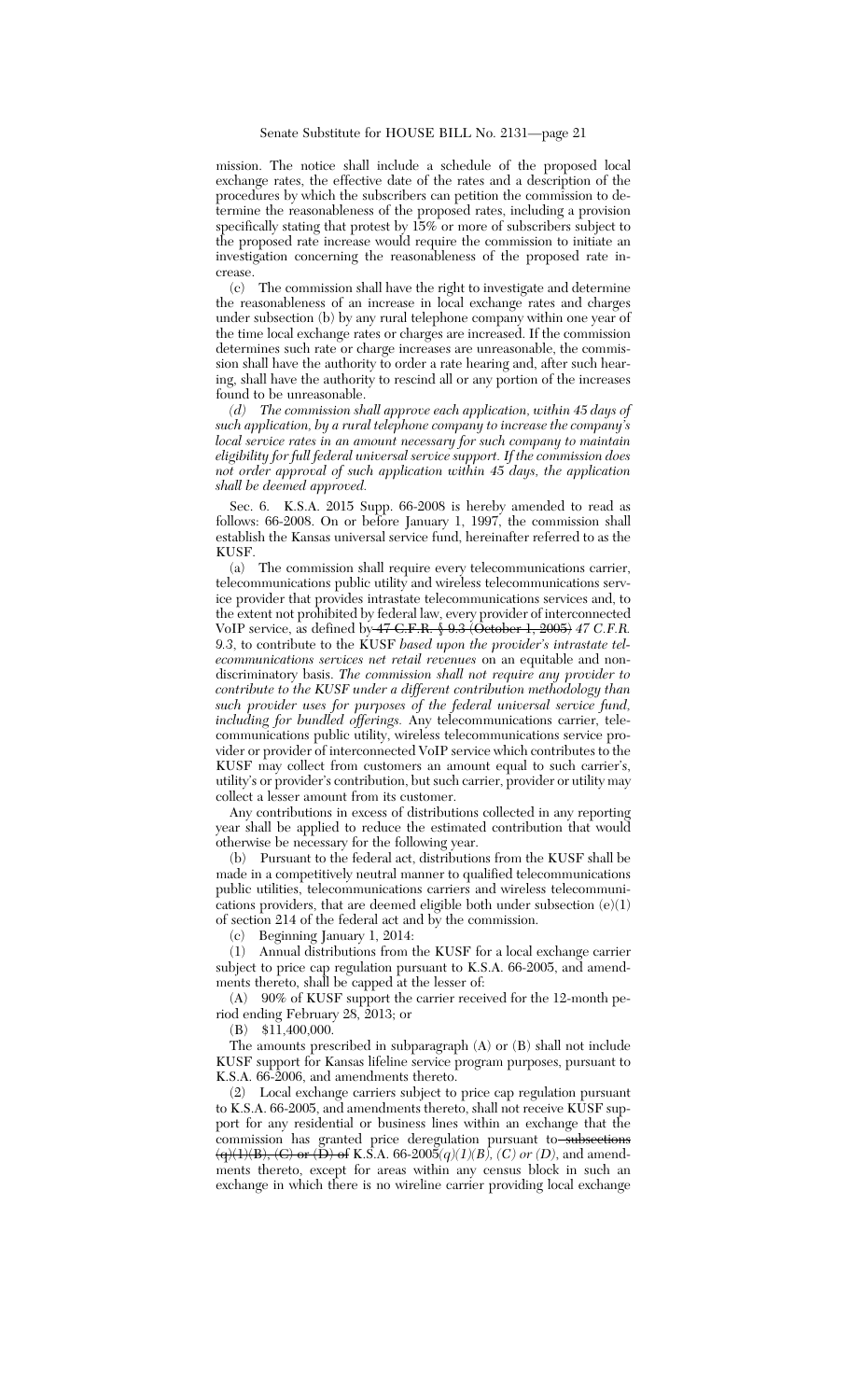access lines that does not receive KUSF support, not including KUSF support for Kansas lifeline service program purposes pursuant to K.S.A. 66-2006, and amendments thereto, for such access lines.

(3) Local exchange carriers subject to price cap regulation pursuant to K.S.A. 66-2005, and amendments thereto, shall receive the same per line, per month KUSF support as established in the April 13, 2000 notice in commission docket numbers 99-GIMT-326-GIT and 00-GIMT-236- GIT subject to the cap percentage in subsection  $(c)(1)$ , not including KUSF support for Kansas lifeline service program purposes pursuant to K.S.A. 66-2006, and amendments thereto, except that the amount shall be reduced by any funding received by such carrier from the federal communication commission's connect America fund II for the same household, if feasible, or for the same census block.

(4) The commission shall discontinue the use of the ''identical support'' rule and shall cap all competitive eligible telecommunications carriers' KUSF high cost support as of March 1, 2013, and beginning March 1, 2014, over a period of four years in annual equal increments, reduce to zero, beginning March 1,  $2018$ , the amount of KUSF high cost support received by competitive eligible telecommunications carriers. Nothing in this section shall be construed to affect competitive eligible telecommunications carriers' eligibility for Kansas lifeline service program purposes pursuant to K.S.A. 66-2006, and amendments thereto. For the purposes of this subsection, ''competitive eligible telecommunications carrier'' means a telecommunications carrier designated by the commission as an eligible telecommunications carrier after January 1, 1998. ''Competitive eligible telecommunications carrier'' shall not mean any local exchange carrier or any electing carrier designated by the commission as an eligible telecommunications carrier by order dated December 5, 1997, in docket No. 98-GIMT-241-GIT, or any such local exchange carrier's or electing carrier's successors or assigns.

(5) An electing carrier shall no longer be eligible to receive high cost support from the KUSF.

 $(d)$  (1) Subject to paragraph (2), the commission may periodically review the KUSF to determine if the costs of qualified telecommunications public utilities, telecommunications carriers and wireless telecommunications service providers to provide local service justify modification of the KUSF. If the commission determines that any changes are needed, the commission shall modify the KUSF accordingly and annually report such changes to the senate standing committee on utilities and the house standing committee on utilities and telecommunications.

The commission shall undertake a review of the capped amount of KUSF support available for each local exchange carrier operating under price cap regulation that receives such support, not including Kansas lifeline service program purposes pursuant to  $\widetilde{K}$ . S.A. 66-2006, and amendments thereto, and determine if a lesser amount is appropriate for KUSF distributions after March 1, 2019. Reviews of such carriers shall be based on the forward-looking costs of providing basic voice service, using inputs that reflect the actual geography being served and that reflect the scale and scope of the local exchange carrier providing basic local voice service within each exchange.

 $(e)$  (1) For each local exchange carrier electing pursuant to subsection (b) of K.S.A. 66-2005*(b)*, and amendments thereto, to operate under traditional rate of return regulation, all KUSF support, including any adjustment thereto pursuant to this section, shall be based on *ensure the reasonable opportunity for recovery of* such carrier's *intrastate* embedded costs, revenue requirements, investments and expenses*, subject to the annual cap established pursuant to subsection (e)(3)*. Until at least March 1, 2017, Any modification of such support shall be made only as a direct result of changes in those factors enumerated in this subsection. Nothing in this subsection shall prohibit the commission from conducting a general investigation regarding effects of federal universal service reform on KUSF support and the telecommunications public policy of the state of Kansas as expressed in K.S.A. 66-2001, and amendments thereto. The commission may present any findings and recommendations to the telecommunications study committee established in K.S.A. 2015 Supp. 66- 2018, and amendments thereto.

(2) Notwithstanding any other provision of law, no KUSF support received by a local exchange carrier electing pursuant to subsection  $(b)$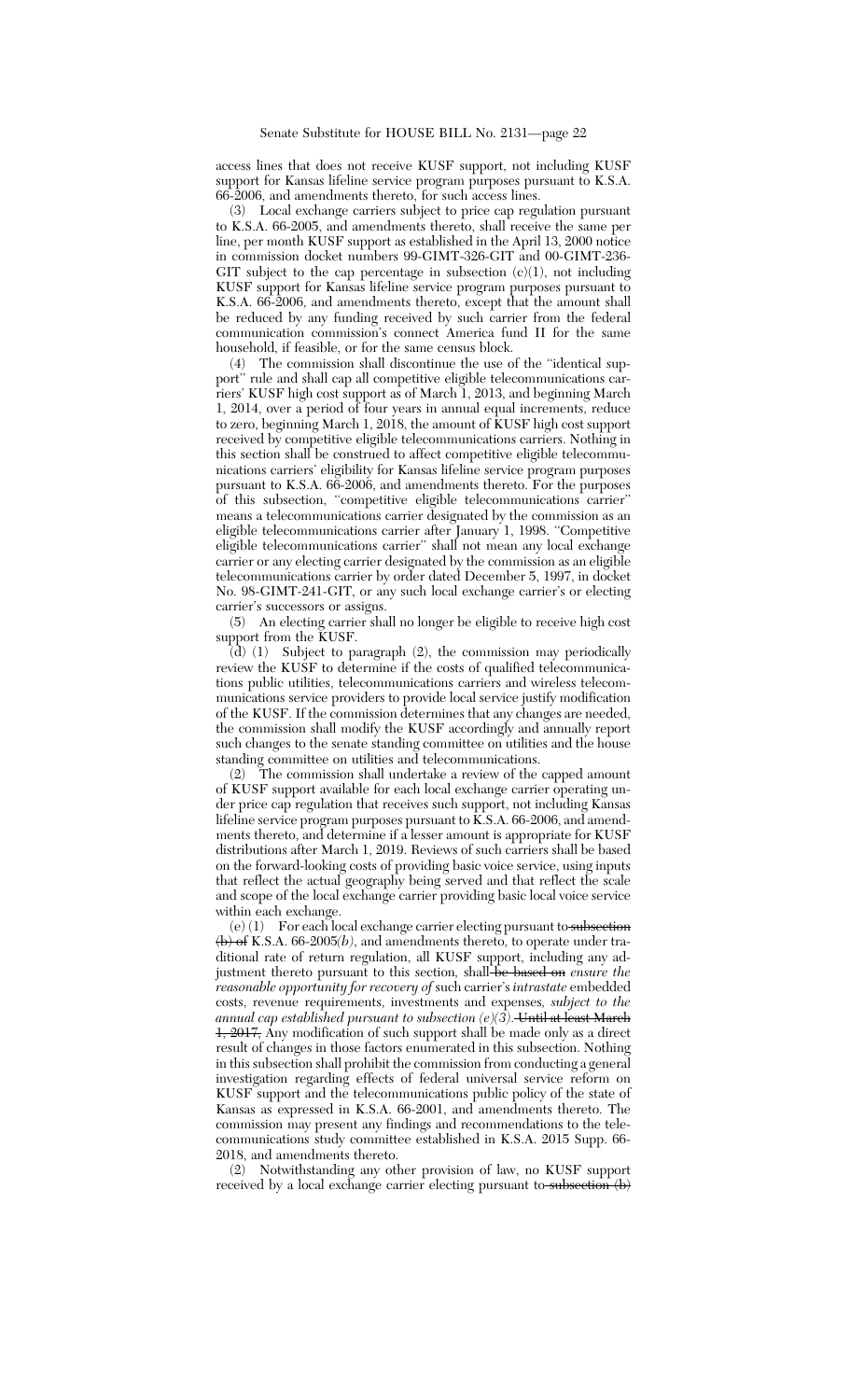of K.S.A. 66-2005*(b)*, and amendments thereto, to operate under traditional rate of return regulation shall be used to offset any loss *reduction* of federal universal service fund support for *recovery of* such carrier, except that such limitation on KUSF support shall not preclude recovery of reductions in intrastate access revenue pursuant to subsection (c) of K.S.A. 66-2005, and amendments thereto *carrier's interstate costs and investments*.

(3) Notwithstanding any other provision of law, the total KUSF distributions*, not to include KUSF support for Kansas lifeline service program purposes, pursuant to K.S.A. 66-2006, and amendments thereto,* made to all local exchange carriers operating under traditional rate of return regulation pursuant to subsection (b) of K.S.A. 66-2005*(b)*, and amendments thereto, shall not exceed an annual \$30,000,000 cap. *In any year that the total KUSF support for such carriers would exceed the annual cap, each carrier's KUSF support shall be proportionately based on the amount of support each such carrier would have received absent the cap.* A waiver of the cap shall be granted based on a demonstration by a carrier that such carrier would experience significant hardship due to force majeure or natural disaster as determined by the commission.

(f) Additional supplemental funding from the KUSF, other than as provided in subsection (e), may be authorized at the discretion of the commission. However, the commission may require approval of such funding to be based upon a general rate case filing. With respect to any request for additional supplemental funding from the KUSF and to any audit of a rural telephone company's KUSF support, the commission shall act expeditiously, and shall be subject to the 240-day deadline for rate case applications pursuant to K.S.A. 66-117, and amendments thereto.

Sec. 7. K.S.A. 2015 Supp. 66-2017 is hereby amended to read as follows: 66-2017. (a) Except as otherwise provided in this section, no VoIP service, IP-enabled service, or any combination thereof, shall be subject to the jurisdiction of, regulation by, supervision of or control by any state agency or political subdivision of the state.

(b) VoIP services shall be subject to:

(1) The requirements of K.S.A. 66-2008, and amendments thereto, pertaining to the Kansas universal service fund (KUSF). The provisions of subsection (a) shall not affect or restrict eligibility for KUSF support; and

(2) the requirements of the Kansas 911 act, K.S.A. 2015 Supp. 12- 5362 et seq., and amendments thereto.

(c) No provision of this section shall be construed to modify:

(1) The requirements of the video competition act, K.S.A. 2015 Supp. 12-2021 et seq., and amendments thereto;

(2) the state corporation commission's authority under 47 U.S.C. §§ 251 and 252, as in effect on the effective date of this act. For the purposes of this paragraph, the term "state commission" used in 47 U.S.C.  $\S$  251 and 252 shall mean the state corporation commission established pursuant to K.S.A. 74-601, and amendments thereto;

(3) the authority of the state of Kansas or a political subdivision thereof to manage the use of public rights-of-way pursuant to K.S.A. 17- 1902, and amendments thereto;  $\sigma$ 

(4) the rights and obligations of subsection  $(y)$  of K.S.A. 66-2005 $(y)$ , and amendments thereto*; or*

*(5) the regulation of any rural telephone company*.

(d) For the purposes of this section:

(1) ''Internet protocol enabled service'' or ''IP-enabled service'' means any service, capability, functionality, or application using an internet protocol (IP) that enables an end user to send or receive a voice, data or video communication in an IP format.

(2) ''Political subdivision'' shall have the meaning ascribed to such term in K.S.A. 28-137b, and amendments thereto.

(3) ''State agency'' shall have the meaning ascribed to such term in K.S.A. 75-3701, and amendments thereto.

(4) ''Voice over Internet Protocol'' or ''VoIP'' is any service that:

(A) Uses an internet protocol (IP) to enable real-time, two-way voice communication that originates from, or terminates at, the user's location in an IP;

(B) utilizes a broadband connection from the user's location; and